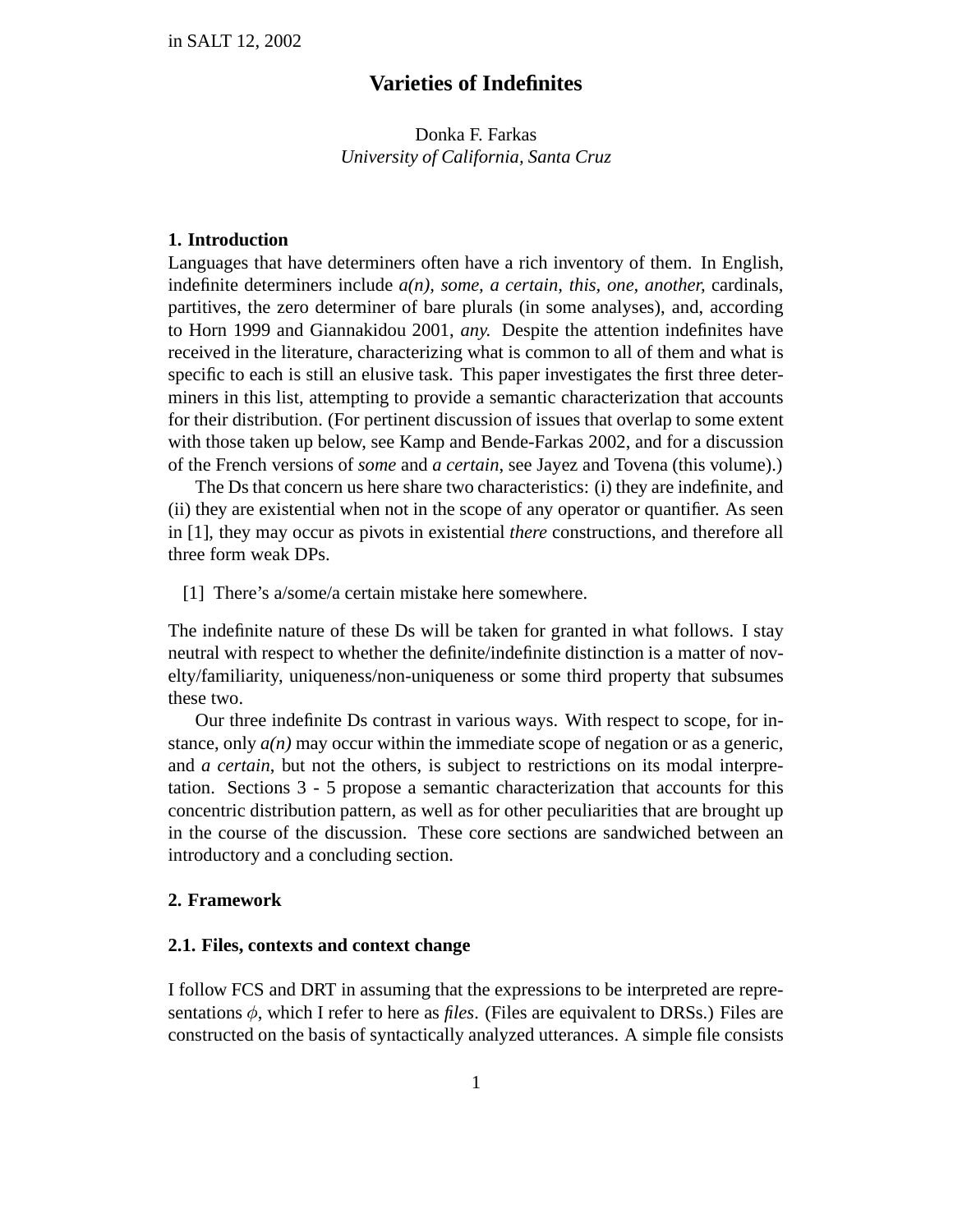of a set  $X_{\phi}$  of indexed variables (the domain of  $\phi$ ), and a set  $C_{\phi}$  of conditions. Both components should be further structured even in simple files. The elements of the domain of a file should be structured in terms of their saliency or topicality. In what follows, however, differences in topicality are ignored since they do not appear to be relevant to the subset of indefinites we are investigating here.<sup>1</sup> With respect to conditions in a simple file, I assume a distinction between *value conditions* and *main conditions.* The role of the former is to specify a set, called *value set,* from which values of a variable are to be chosen. Value conditions play the role of restrictive conditions on variables in restricted quantification logics, whose advantages for linguistics were first pointed out in McCawley 1981. Complex files involve files with auxiliary (subordinate) files as constituents. I follow here DRT (rather than FCS) in assuming that these auxiliary files survive in final structures. Auxiliary files are introduced by quantifiers, operators and complement-taking predicates.

The interpretation of files is done relative to a model  $M = \langle D, W, I, H, A \rangle$ , where D is a set of entities, W is a set of worlds, each with its own domain,  $D_w$ , a subset of D, I is an interpretation function assigning denotations to predicates, H is a set of assignment functions, and A is a set of accessiblity relations on worlds. Assignment functions are partial functions from variables and world domains to an element of the domain in question. The notions of truth and satisfaction conditions are defined as in [2] and [3] respectively.

- [2]  $\phi$  is true in *w* iff there is an  $f \in H$  such that *f* satisfies  $\phi$  relative to *w*.
- [3] *f* satisfies  $\phi$  relative to *w* iff for every  $x_n \in X_\phi$ ,  $f(x_n, D_w)$  meets the conditions in  $\phi$  relative to *w*.

Complexity at the interpretation level involves evaluating auxiliary files by auxiliary functions other than the initial function or at world domains different from that of the initial world. Auxiliary functions extend the initial function on particular variables. The world domains are domains of worlds made accessible to the initial world by accessibility relations in A. We encounter the former type of complexity in discussing quantificational Ds in the next section, and the latter when we discuss the modal restrictions on *a certain* in subsection 5.2.

Crucial to both DRT and FCS is that the semantic characterization of an expression *e* involves defining its file change potential. Below I follow Heim 1982, Chapter 3 in taking the common ground of a conversation to be a file  $\phi$ . The context of  $\phi$  is defined as in [4] (cf. (Heim 1982, Groenendijk, Stokhof and Veltman 1996, Abusch and Rooth 1997):

[4]  $c(\phi) = \{ \langle w, f \rangle : f \text{ satisfies } \phi \text{ in } w \}$ 

The world - assingment function pairs in the context of a file relative to a model M are the possibilities of  $\phi$  in M.

The Stalnakerean notion of the context set of  $\phi$  is defined in [5] to be the set of worlds that figure in the context of  $\phi$ .

[5]  $\text{Wc}(\phi) = \{w: \text{ there is an } f \in H \text{ such that } \langle w, f \rangle \in c(\phi) \}$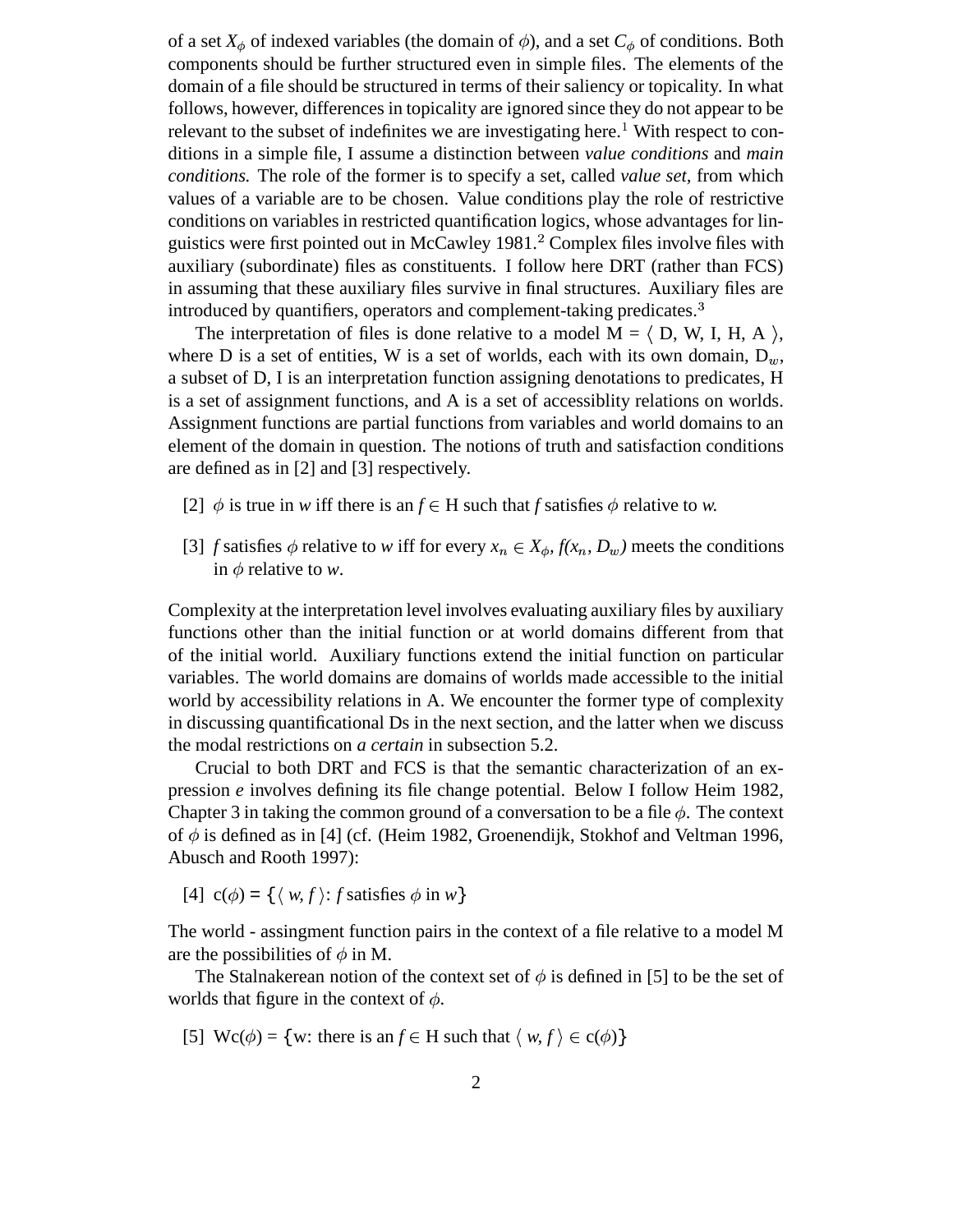To see how Stalnaker's notion of context change is captured, assume that an input file  $\phi$  is changed into an output file  $\phi$  by uttering an expression *e*. The context of the output file,  $c(\phi t)$ , is defined as in [6]:

[6]  $c(\phi) = \{ \langle w, f \rangle : \text{there is a possibility } \langle w, f \rangle \in c(\phi) \text{ and } f \text{ is a (possibly} \}$ trivial) extension of f that satisfies  $\phi$  in w }

The context set of  $c(\phi)$  is the set of worlds in the input context that survive into the new one, i.e., those worlds in  $We(\phi)$  relative to which the new context  $\phi$  is true. The effect of an expression on its context boils down to how the addition of the expression in question to a file  $\phi$  affects a possibility  $\langle w, f \rangle$  in the set of possibilities of its input context,  $c(\phi)$ .

### **2.2. A constraint-based approach to Ds**

Here we are interested in full-fledged, that is, unincorporated, argumental, that is, non-predicative, descriptive, that is lexical N-headed, DPs. Minimally, the contribution of such DPs to a file consists in (i) a variable (aka a discourse referent) and (ii) a value condition. I assume that the D is responsible for the former, and the NP for the latter. The role of the NP is constant across all types of argumental descriptive DPs. We are concerned here with the question of what distinguishes various Ds from one another. In the view advocated here, part of the answer involves the claim that Ds may be lexically marked for particular constraints they impose on the variable they introduce. The distribution of a DP whose D is a determiner *d* is restricted by these constraints in that the DP may occur only under interpretations that meet them, and in environments that make these interpretations possible. A similar position is taken with respect to NPIs in Giannakidou 1998. It is the standard one when it comes to distinguishing between definite and indefinite Ds, i.e., between *a(n)* and *the* in English. According to Kamp 1981 and Heim 1982, the constraint involved is an 'input context constraint' in that it concerns the status of the variable relative to the input file: definite Ds require the variable to be one that is already present in the input file, while indefinite Ds require the variable to be new (or, alternatively, simply lacking the definiteness requirement). Under the uniqueness view of definiteness, definite Ds impose a constraint on the value set, requiring it to be singleton. Another example of a value set constraint is found in Kadmon and Landman 1993, involving the widening of the value set of *any.* I assume that Ds may in principle impose both input context constraints and value set constraints, but will not discuss either here.

I suggest below that Ds may also impose constraints on the identity and properties of the function (or set of functions) that assigns values to the variable the D introduces. I call this type of constraints *functional constraints.* We meet functional constraints in the next subsection, when discussing quantificational Ds and dependent indefinites and again in subsection 4.1., where the quantificational force of *some* indefinites is discussed.

Another type of constraint that plays a role in the discussion below, termed *output context constraints,* involves the status of the variable introduced by the D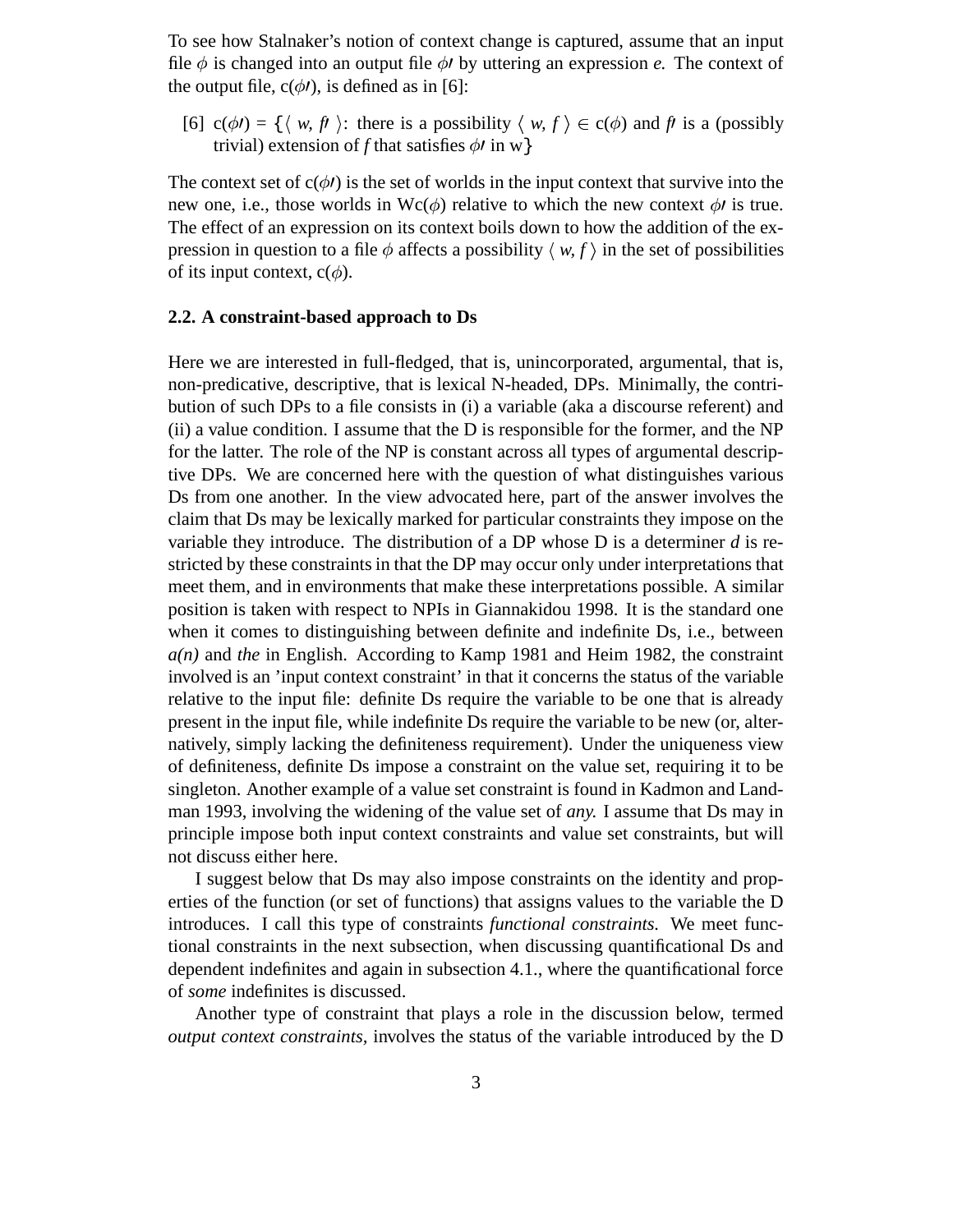relative to the output context. In Section 4.2. I argue that constraints of this type are part of a complete characterization of *some,* and in Section 5 it is shown that they are crucial in capturing the distribution and interpretation of *a certain.*

### **2.3. Quantificational vs. non-quantificational determiners**

I follow DRT and FCS in taking the fundamental distinction between quantificational and non-quantificational Ds to involve the issue of the possible further effect of a D on a file, beyond the introduction of a variable. I follow DRT in assuming that quantificational D, exemplified in [7] by *every*, trigger the creation of a tripartite complex file as in [7b].

- [7] a. Every man left.
	- b.  $\left[ \begin{array}{ccc} x_3 \\ x_4 \end{array} \right]_{\phi}$   $\forall_3$   $\left[ \begin{array}{ccc} leave(x_3) \\ & \end{array} \right]_{\phi}$   $\left]_{\phi}$

The satisfaction conditions of [7b] are given in [8]:

- [8] *f* satisfies  $\phi$  in *w* iff every extension  $f_3$  of *f* on  $x_3$  that satisfies  $\phi$ *i* in *w* is such that  $\phi$ <sup>"</sup> is true relative to  $f_3$  in w.
- By [2], the last part of this requirement amounts to the condition in [9]:
	- [9]  $\phi$ " is true relative to  $f_3$ , w iff there is a (possibly trivial) extension  $g_3$  that satisfies  $\phi$ <sup>"</sup> relative to *w*.

The effect of *every* on the satisfaction conditions of the complex structure it contributes is to introduce a set of auxiliary functions  $F_n$  defined with the help of the expression in the Restrictor,  $\phi$ , and to require the expression in the Nuclear Scope,  $\phi$ <sup>n</sup>, to be true relative to each function  $f_n \in F_n$ . In the notation adopted here, the set of functions  $F_n$  are functions that extend a function *f* over the value set of a variable  $x_n$  by assigning it each of the elements in the value set in turn. A set of functions that makes a variable cover its value set in this way is called the maximal set of extensions of *f* on  $x_n$  relative to the value condition on  $x_n$ , defined as in [10]:

[10]  $F_n$  is a maximal set of extensions of *f* on  $x_n$  relative to a value condition *C* specifying a value set *P* iff  $\forall f_n \in F_n$ ,  $f_n$  extends *f* relative to  $x_n$  and  $f_n$  meets *C*, and for every  $s \in P$ , there is an  $f_n \in F_n$  such that  $f_n = s$ , and for every two  $\text{functions } f_n, \, \hat{f}_n \in \mathcal{F}_n, f_n(x_n) \neq \hat{f}_n(x_n).$ 

As a notational convention, a set of functions that make a variable cover its value set, as well as the functions in such a set, are subscripted for the variable in question.

The evaluation requirement imposed by *every* on the quantificational structure it introduces is given in [11],

[11] For every  $f_n \in F_n$ ,  $\phi$ " is true relative to  $f_n$  and w.

where  $\phi$ <sup>"</sup> is the representation of the expression in the NS, and  $F_n$  extends f maximally on  $x_n$  relative to its value condition, given by the expression in the Restrictor.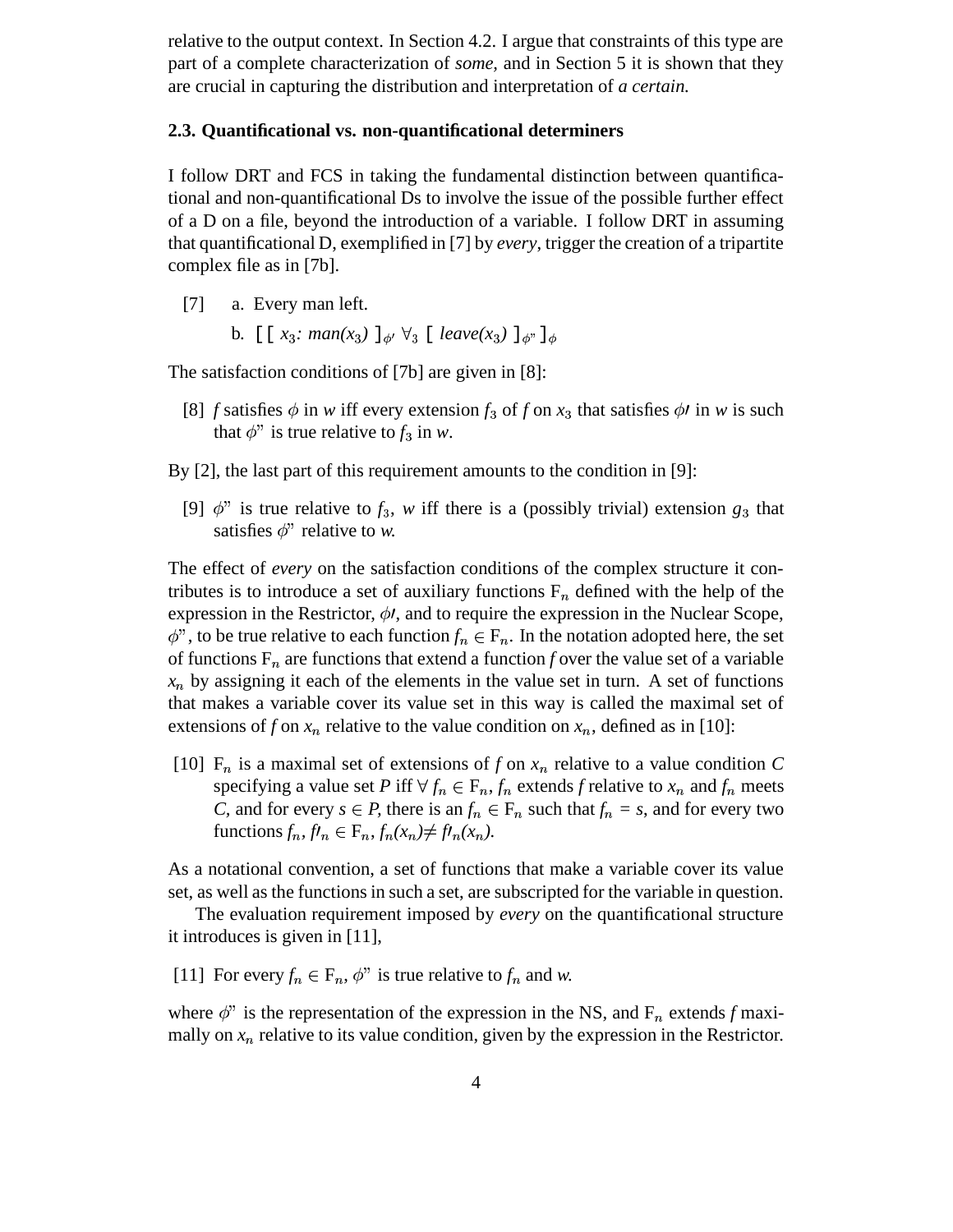The effect of *every* on the evaluation fate of the variable it introduces is to have it be given values by the functions in  $F_n$ . Common to all quantificational Ds is that they impose a tripartite structure of the type in [7b], where the Restrictor is contributed by the NP sister of the D and the Nuclear Scope is contributed by the rest of the sentence. The effect on the satisfaction conditions of the resulting file is to introduce a set of functions  $F_n$  maximally extending the input function *f* on  $x_n$ relative to the value condition of  $x_n$ . As a result,  $x_n$ , the variable introduced by the quantificational D, is given values by  $F_n$ . The functional constraint quantificational Ds impose on the variable they introduce is that of being assigned values by the functions in  $F_n$ . I am also assuming that such Ds require the value set of the variable they introduce to be non-singleton in at least one possibility in their output context.

The effect of non-quantificational Ds on the file is simple: they only introduce a variable. The simple structure is connected to the fact that such Ds do not involve the introduction of auxiliary functions. The rest of this paper examines some ways in which non-quantificational Ds differ from one another.

### **3. The unmarked singular indefinite** *a(n)*

The Kamp/Heim characterization of indefinites is, I claim, correct for *a(n).* I rephrase it as in [12], following Hawkins 1991 and references cited therein, according to which the indefinite nature of  $a(n)$  is due to the absence of a definiteness requirement, rather than to the presence of an indefiniteness constraint.

[12] The D *a(n)* is unmarked in the sense that it contributes no constraints on the variable it introduces.

The unmarked nature of  $a(n)$  is key to its versatility. Since there are no constraints on its functional fate, a variable introduced by *a(n)* is available for unselective binding and may occur within the scope of any operator or predicate. We therefore predict freedom of interpretation and distribution. This freedom is exemplified below looking at three special cases: dependent indefinites, generic indefinites, and indefinites within the immediate scope of negation.

*(a) Dependent (co-varying) indefinites*

In [13], where DPs are subscripted with the index of the variable introduced by their D,

[13] Every student, read a poem,.

the evaluation functions of  $x_i$  are the functions in  $F_i$ , introduced by *every*. The sentence is ambiguous due to the fact that  $x_j$  is either evaluated by the input function, *f,* resulting in the wide scope reading of the indefinite relative to the universal, or it is evaluated by the functions in a set  $G_i$ , which are functions that extend those in  $F_i$  on  $x_i$ . Under this interpretation, the indefinite has narrow scope relative to the universal.<sup>5</sup>

The functions in  $G_i$  are the functions relative to which the expression in the N(uclear) S(cope) has to be true. Each function in  $G_i$  is an extension of a function in  $F_i$ . The subscript here indicates that the functions in the set make  $x_i$  cover its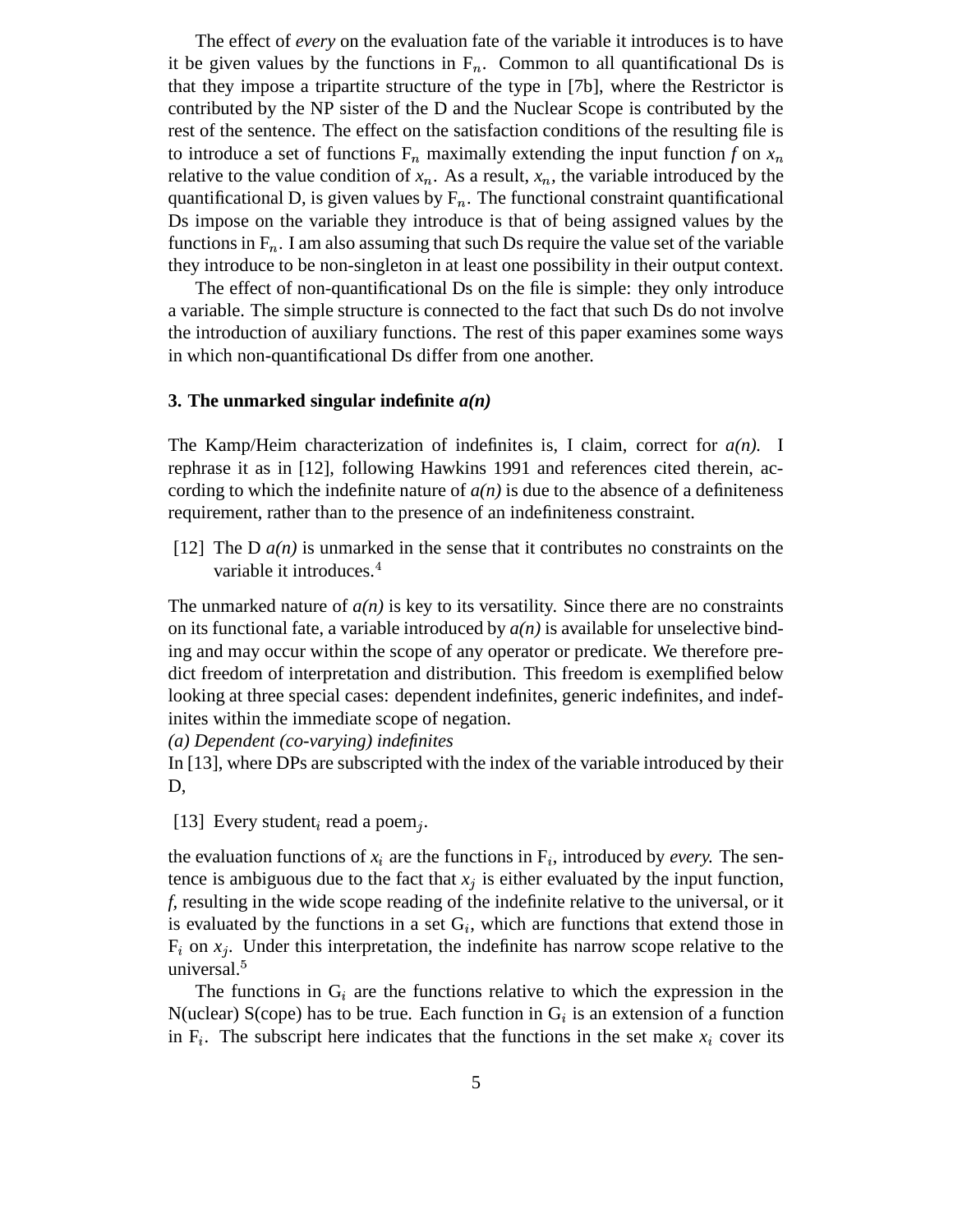value set. Under the narrow scope reading of the indefinite in [13], there is a special relation between  $F_i$  and  $G_i$ , characterized in [14]:

[14] For every  $v \in D$  such that there is an  $f_i \in F_i$  and  $f_i(x_i) = v$ , there is a unique function  $g_i^v \in G_i$  that extends  $f_i$  on  $x_j$ .

In cases such as these the values of  $x_i$  will be called evaluation parameters for  $x_i$ . *Ds that require dependency*

As a first example of a marked indefinite, we take a brief look at the reduplicated form of the indefinite article in Hungarian, discussed in detail in Farkas 1997. In this language, besides the unmarked singular indefinite *egy*, corresponding to  $a(n)$ , there is also a morphologically marked form, *egy-egy,* exemplified in [15]:

[15] Minden diák olvasott egy-egy verset. every student read.Past a-a poem.Acc 'Every student read a poem.'

Unlike [13], [15] is unambiguous: the reduplicated indefinite must be interpreted within the scope of the universal. I suggest that this difference is due to the fact that the reduplicated indefinite determiner is a dependent indefinite in the sense that it imposes on the variable it introduces the functional constraint in [16]:

[16] *Dependency constraint*

The variable  $x_j$  introduced by a dependent D must be evaluated by functions in a set  $G_i$ , where  $i \neq j$ .

This constraint can be met only in environments where another expression contributes a set of functions that makes another variable cover its value set. In order to meet the constraint, the variable introduced by the reduplicated D will have to be within the semantic scope of this expression. We thus correctly predict the lack of ambiguity in [15] as well as the fact that *egy-egy* indefinites are not felicitous in [17], where there is no variable for *egy-egy* to depend on.

[17] \*Mari meglátogatott tegnap délután egy-egy ismerőst. Mari visited yesterday afternoon an-an acquaintance

In this approach, dependent indefinites are marked for dependency while unmarked indefinites are compatible with it. The dependency requirement of the reduplicated indefinite in Hungarian limits the distribution of these DPs to environments where the requirement can be met. In such environments, the possible interpretations are limited to those in which the constraint is met.

*(b) Generic indefinites*

As is well-known, ordinary indefinites in English (as well as in many other languages) have generic readings, exemplified in [18].

[18] A seagull is intelligent.

I assume here that the semantic representation of [18] is asin [19], where the generic adverb GEN unselectively binds the variable  $x_3$  introduced by *a* in *a seagull*.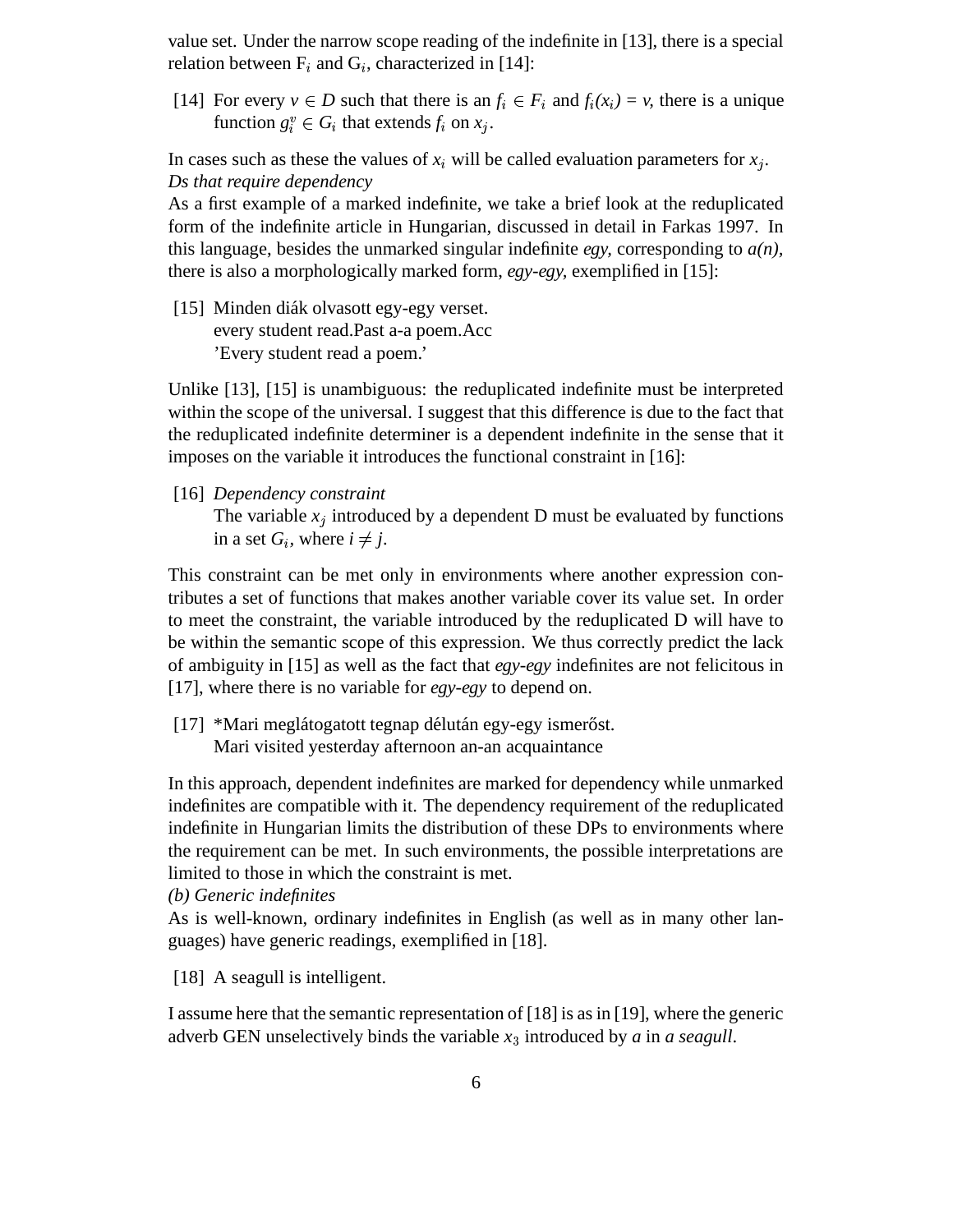### [19] GEN<sub>3</sub> [ $x_3$ *: seagull*( $x_3$ ) *intelligent*( $x_3$ )]

A variable bound by GEN ranges over default values of its value set because GEN has the effect of introducing a set of auxiliary functions that maximally extend the input function on the variables bound by it on the default values of their value sets.

Given what was said above about dependent indefinites, it is predicted that they cannot occur as generics. That this prediction is correct is shown by the ungrammaticality of  $[20]$  under a generic interpretation.<sup>6</sup>

[20] \*Egy-egy sirály okos. a-a seagull intelligent

## *(c) Indefinites within the immediate scope of negation*

As shown in [21], unmarked indefinite DPs may occur within the immediate scope of negation.

[21] Mary didn't buy an apartment in San Francisco when she could have afforded it and now it is too late.

I assume that sentence negation gives rise to complex files of the form in [22]:

[22]  $[\neg \phi']_{\phi}$ 

The satisfaction conditions of such files are as in [23]:

[23] A function *f* satisfies  $\phi$  iff no extension  $f_{i,\dots,n}$  of *f* on the variables *i*, *..., n* in  $X_{\phi}$  satisfies  $\phi'$ .

A variable is 'in the immediate scope of negation' iff its index is on the set of functions introduced by the negative operator. In this case the variable covers its value set. This may happen only if the variable is in the domain of the file the negation is prefixed to. A variable has wide scope relative to negation if it is assigned values by *f.* A variable is within the scope of negation but not within its immediate scope if it occurs within the domain of a file subordinate to the negated one.

Given what was said above, we predict that dependent indefinites may not introduce variables that are within the immediate scope of negation, since such variables do not meet the dependency constraint. That this prediction is correct is shown by the ungrammaticality of [24].

 $[24]$  \*Mari nem látott egy-egy sirályt. M. not see.Past a-a seagull.Acc Mary did not see a seagull.

A common characteristic of generic indefinites, indefinites within the immediate scope of negation, and quantificational DPs isthat the variable they introduce covers its value set. In the notation used here this means that the variable is evaluated by a possibly non-singleton set of functions coindexed with it. (The fact that the set of functions is non-singleton correlates with the fact that the value set of the variable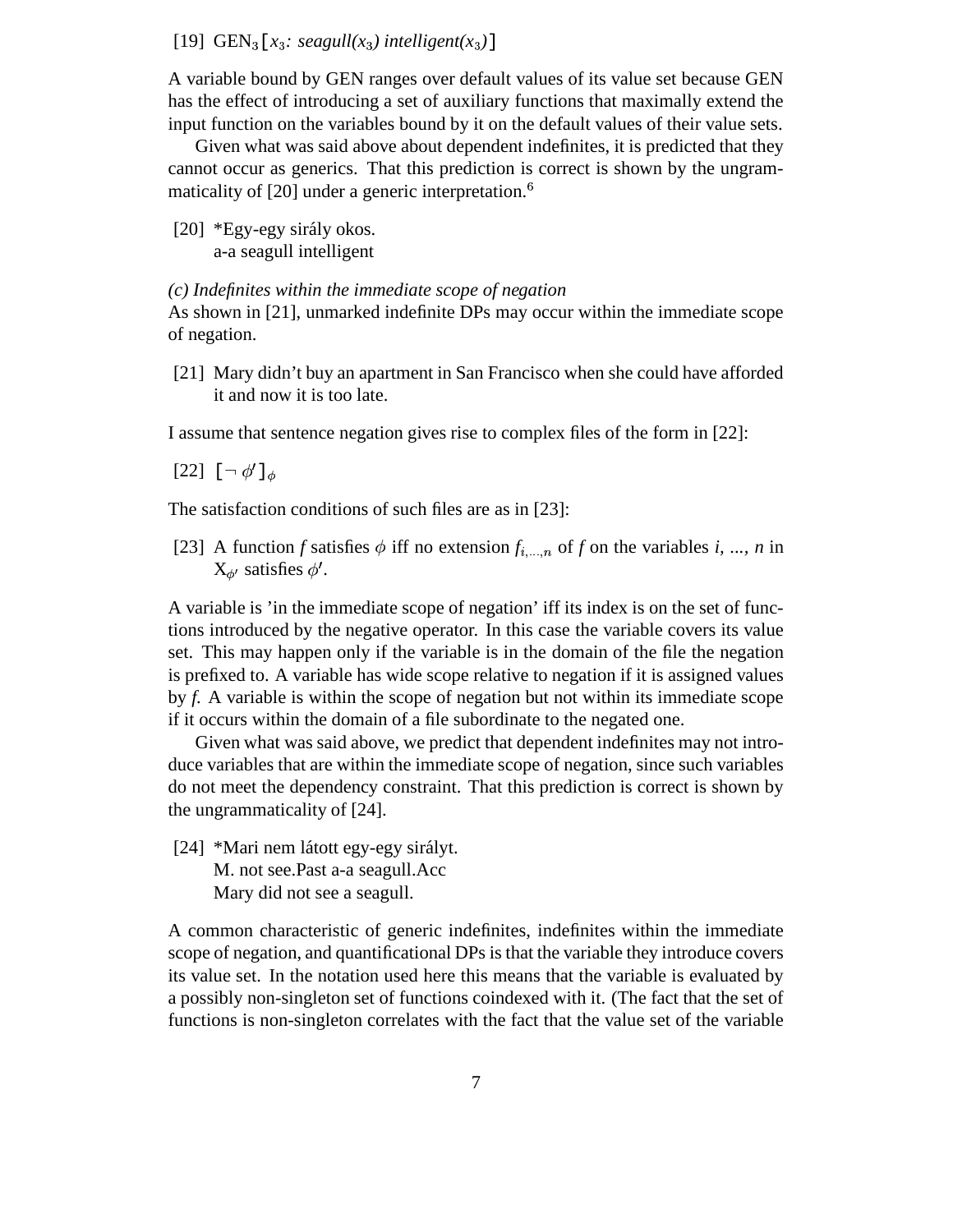is not singleton either.) Unique to quantificational DPs is that the functions that evaluate the variable in question are introduced by the quantificational D.

To sum up so far, the claim made here is that  $a(n)$  is the unmarked singular determiner in English, which is what explains its versatility. If this is so, the other Ds have to be marked relative to it and therefore will have a more limited distribution. The discussion of the reduplicated indefinite D in Hungarian is a first example of a marked D. In the next two sections we turn to two marked Ds in English, singular *some* and *a certain.*

# **4. Singular** *some*) **4.1. Scope and quantificational force**

As shown by the scopally ambiguous examples in [25], *some* indefinites, just like their unmarked sister, may co-vary with an individual or situational variable and may have narrow scope relative to dispositional and intensional predicates, as well as with respect to conditionals, without being required to occur within the scope of any of these expressions.

- [25] a. Every Sunday they chose some hymn that was out of their range. (Garrison Keillor's Prairie Home Companion broadcast 04/14/01)
	- b. Each life converges to some center.
	- c. In target of opportunity cases the department identifies some candidate they want and they offer the position without a search.
	- d. I hate imagining you lying there alone, in some godforsaken hospital.
	- e. I want to get some book about St. Petersburg because we are going there soon.
	- f. If Ben solves some problem from this list Mr. Koens will praise him.

Just like *a(n)* indefinites, *some* DPs have 'free upaward' scope. Thus, [26]

[26] Keith decided to buy every album that was published by some famous Hungarian photographer.

has three interpretations: (i) the indefinite has widest scope if the sentence describes a situation in which Keith decided to concentrate on a particular photographer, say, Lucien Hervé; (ii) the indefinite has intermediate scope if the situation described is one in which Keith decided to choose one photographer from the group of famous Hungarian photographers known to him (Moholy-Nagy, Brassai, Capa or Herve)´ but has not yet made up his mind which; (iii) the indefinite has narrow scope if it describes a situation in which Keith decided to buy every album published by each of these photographers. $8^8$ 

*Some* differs from *a(n),* however, in that it is compatible only with existential force. Thus, *some* may not be interpreted generically in sentences like [27] (as noted by Langacker 1991), and is not available for unselective binding.

[27] A<sup>\*</sup>Some seagull lays eggs in the sand.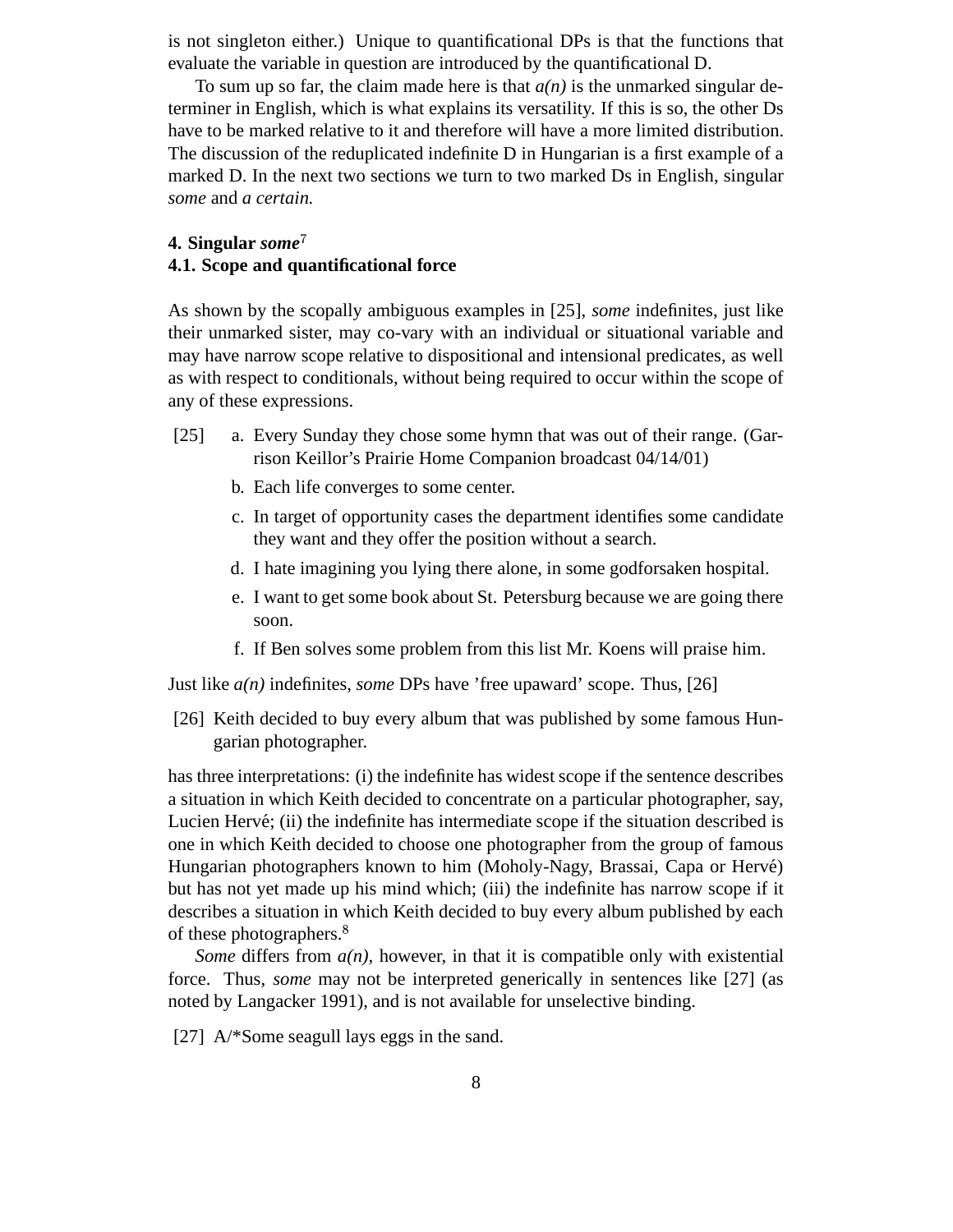The question that arises is how to capture this stubborn existential force. One possibility is to treat *some* as a quantificational DP, just like *every* or *most,* but involving an existential quantifier. Under this view, however, the freedom of upward scope of *some* DPs exemplified in [26] remains a mystery, given the well-known limitations in the upward scope possibilities of quantificational DPs. Another option is to treat *some* as introducing a Reinhart-style choice-functional variable which is freely bound by existential quantifiers inserted freely in the semantic representation. The explanatory gain concerning the scopal properties of choice-functional variables is rather modest, however, since we have to stipulate the special nature of the binding of such variables. (See Geurts 2000 for relevant discussion.)

In line with the proposal for dependent indefinites made above, one way of capturing the existential nature of *some* indefinites is to assume that the variable they introduce is subject to the functional constraint in [28]:

[28] *Existential constraint*

If a variable  $x_n$  is introduced by *some* its evaluation functions may not be coindexed with it.

Under this view *some* is non-quantificational, just like *a(n)* and simply introduces a variable, and therefore *some* is not expected to have the scopal properties typical of quantificational DPs. The variable is, however, subject to the functional constraint in [28] which rules out interpretations which make this variable cover its value set.

The constraint in [28] prevents the variable introduced by *some* from being unselectively bound as well as from being within the immediate scope of negation since these interpretations involve the variable being evaluated by a set of co-indexed functions. Evaluation fates that are consistent with [28] are: (i) being given values by the initial function  $f$  (scopal specificity); (ii) being given values by functions  $G_m$ , where  $m \neq n$  (co-variation); (iii) being evaluated relative to a world or worlds different from the world of evaluation of the discourse. The fact that *some* indefinites may be scopally specific, may co-vary and may occur within the scope of modals, intensional predicates and conditionals is thus accounted for.

In the rest of this subsection I examine in more detail the interaction of *some* DPs and negation. As just mentioned, [28] predicts the PPI status of *some* DPs, and therefore the fact that *some* in [29] may only be interpreted as having wide scope relative to negation:

[29] Mary didn't buy some apartment in San Francisco when she could have afforded it and now it's too late.

Interestingly, [28] alo predicts that *some* DPs may occur embedded under negation, as noted in Ladusaw 1980 and exemplified in [30].

[30] Mary doesn't think that Sue read some recent article on this problem.

The indefinite here occurs within a file which itself is subordinate to the negated one, as schematized in [31],

[31]  $[-1, \ldots, [...x_n, \ldots, ]_{\phi^n}]_{\phi'}]_{\phi}$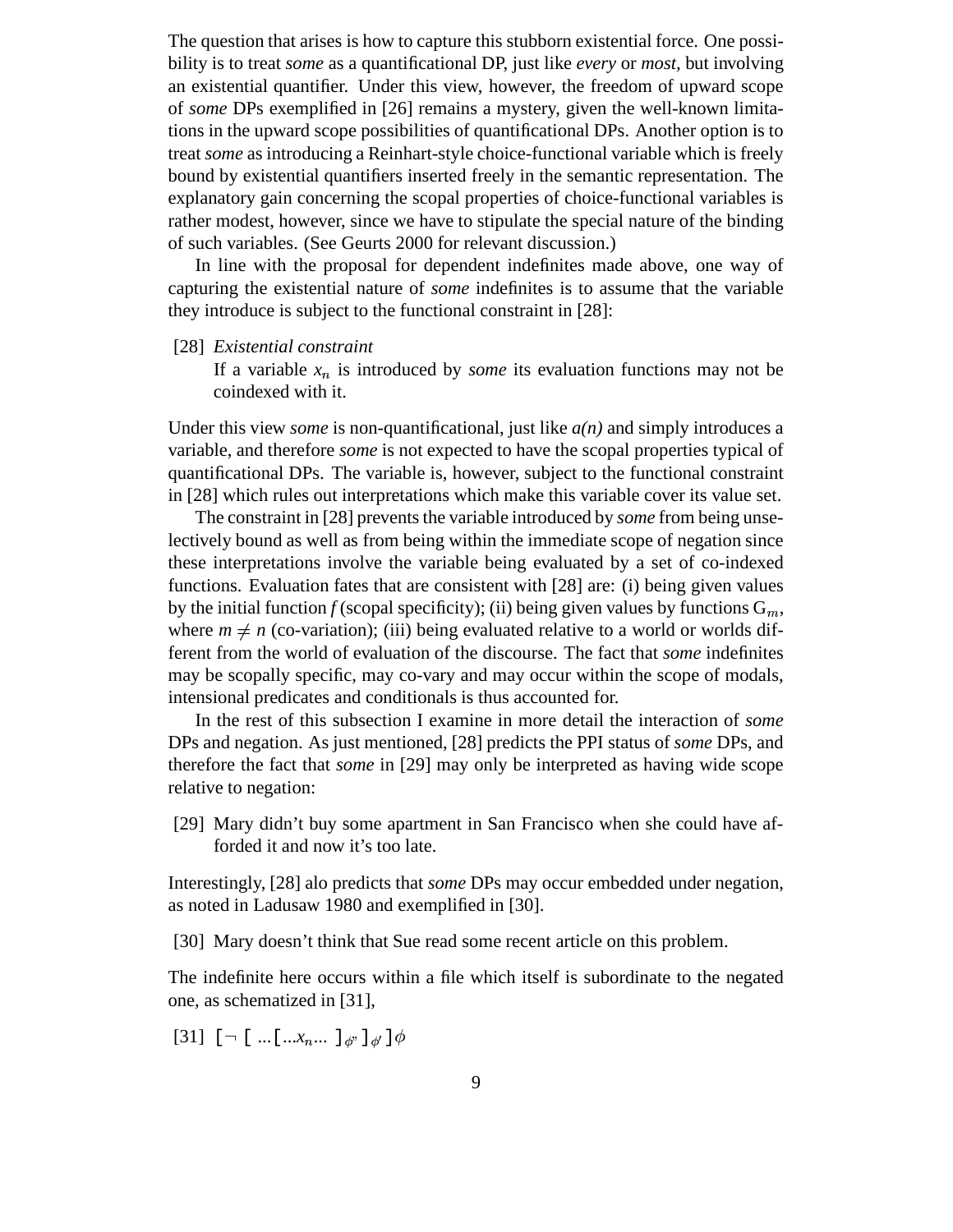and therefore its index will not appear on the functions introduced by the negative operator.

It has long been noted, however, that there are several environments where *some* DPs may occur apparently in the immediate scope of negation, in violation of [28]. Szabolcsi 2001 summarizes these cases as involving either denial, as exemplified in [32], or as involving contexts which otherwise license negative polarity items, as exemplified in [33]. (The examples are adapted to contain a *some* DP rather than Szabolcsi's *someone*.)

[32] A: He found some mistake.

B: Wrong! He DIDn't/DID NOT find some mistake.

- [33] a. If we don't call some neighbor to help, we are doomed.
	- b. Every boy who didn't call some friend to help was in trouble.
	- c. Only John didn't call some friend to help.
	- d. Few boys didn't call some friend when they saw the difficulty they were in.
	- e. Few boys thought that John didn't call some friend.

We can add to these the real-life example in [34]:

[34] They want to make sure there isn't some Al Qaeda leader waiting in the wings to take over after Bin Laden is eliminated. (NPR, Morning Edition, 12/10/01).

Szabolcsi's account of [33] rests on assuming that *some* bears two negative polarity features that become active only in a negative environment. Once active, each has to be 'neutralized', one by the negative in whose scope *some* finds itself, and the other by the NPI licensing operator that *some* scopes under.

This line of analysis does not extend to [32] and remains somewhat stipulative. An alternative that holds the promise of extending to both denials and the cases in [33] would be to refine our understanding of negation rather than complicate our analysis of *some.* A direction worth exploring is to attempt to reduce all cases in which *some* introduces a variable in the domain of a negated file  $\psi$  to special cases of negation, cases where alternatives in which  $\psi$  holds survive in the output context. Denying  $\psi$ , as in B's utterance in [32] would fall under this characterization if we assume the articulated view of context proposed in Gunlogson 2001 according to which the common ground of a conversation is split into two files,  $\phi_A$  and  $\phi_B$ , one for each participant. Possibilities in which  $\psi$  holds survive in the output context because after the exchange in [32],  $c(\phi/\chi)$  contains only possibilities that satisfy  $\psi$ , while  $c(\phi r_B)$  does not. The task of showing that in each of the examples in [33] relevant alternatives in which  $\psi$  holds survive in the output context is neither trivial nor impossible. The connection with NPI licensing environments could be captured by exploiting the fact that what is involved in these examples is a sentence S occurring in an environment where alternatives in which the opposite of S holds are salient and survive in the output context. If S is positive, we expect this property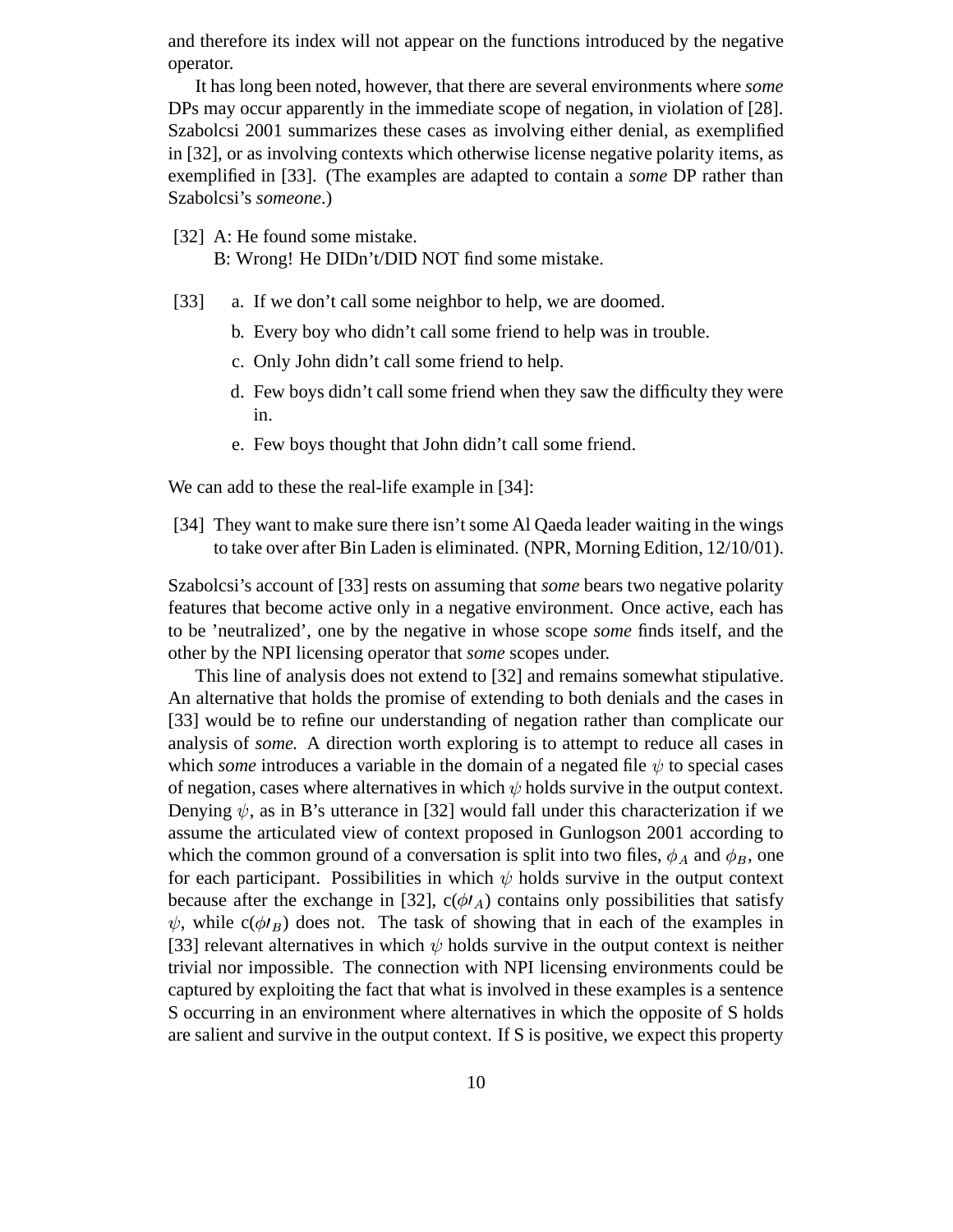to connect to NPI licensing; if S is negative, we expect it to connect to PPI licensing. Developing these suggestions is, however, beyond the scope of this paper.

I conclude that *some* DPs differ from their unmarked *a(n)* DP counterparts in being stubbornly existential. The functional condition in [28] captures this property without having to treat *some* DPs as quantificational, and thereby preserving a unified account of the freedom of upward scope of *a(n)* and *some* DPs. The condition also predicts the lack of generic readings and the PPI-hood of *some* DPs. Accepting it makes us look for a solution to the problem posed by the counterexamples just discussed in the realm of negation rather than in the realm of indefinites. The hope is that a deeper understanding of NPI licensing in the contexts exemplified above will shed light on the partial overlap between NPIs and PPIs.

### **4.2. Unidentified variables**

Capturing the limits on the quantificational force of *some* does not account for the full range of its peculiarities. In this subsection I attempt to capture the intuition that using *some* is connected to the fact that the value one chooses for the variable introduced by it is underspecified in some manner. Note that destressing *some* or adding *or other* stresses this property, forcing narrow scope relative to *want* in [35]:

[35] I want sm book (or other) about St. Petersburg.

Note, however, that destressed or modified *some* does not have to be within a modal context (unlike free-choice *any*):

[36] Sm guy (or other) called this afternoon and asked for you.

The unstressed version and the modification by *or other* is associated with the fact that the identity of the choice of value for the variable introduced by *some* is immaterial, in [35] because the ordering relation on alternatives involved in the semantics of *want* is insensitive to which book the speaker gets, in [36] because the context provides no distinguishing features of the guy who called. In [37] we see an example of 'epsitemic non-specificity' openly confessed: the speaker does not have enough information to identify the verifying value of the variable introduced by *some*:

[37] There's some mistake here somewhere but I don't know where.

Sentence [38] exemplifies the derogatory flavor that *some* DPs may have, connected, I claim, to the fact that the verifying value is not to be distinguished from others.<sup>9</sup>

[38] Marc wrote some paper (or other) on indefinites and now he considers himself a specialist.

In [39] we see *some* used in a situation where its verifying value is a particular entity (one of the streets enumerated in the sentence), therefore it is in principle identifiable, but the context does not provide the necessary information to narrow down the choice to a single street.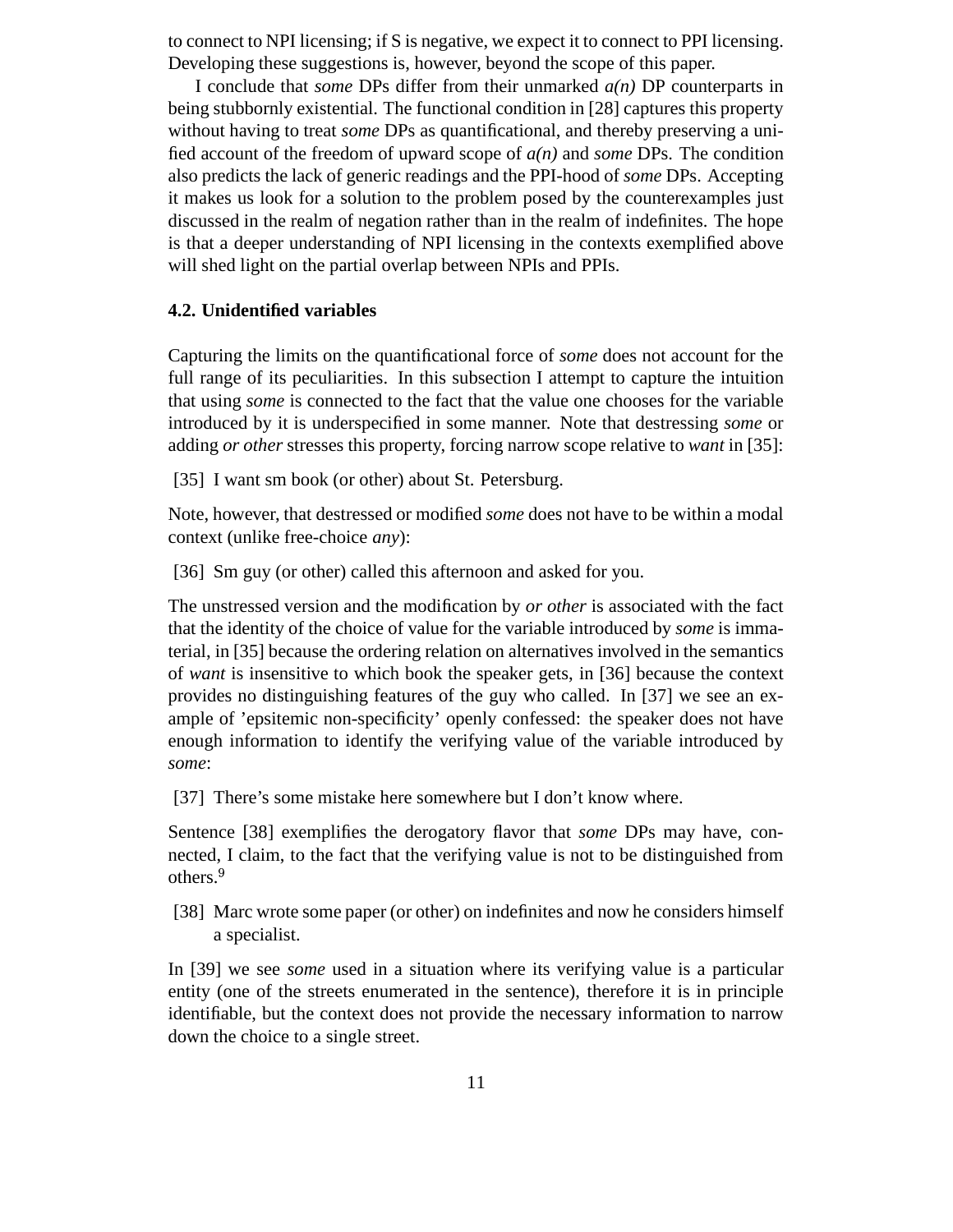[39] In his deteriorated mental state, he rented a room, a chamber, a little more than a hole on some disreputable street - on Kleine Gröpel Grube, on Engelswisch or on An der Mauer - and then slunk into his hideway to eat his pastries. (Th. Mann, *Buddenbrooks,* translated by John E. Woods, p. 399)

In [40], from Emily Dickinson, we have an example of *some* whose verifying value is not identifiable in principle:

- [40] Our lives are Swiss  $-/-$  So still, so cool, Till some odd afternoon, The Alps neglect their curtains,/ And we look farther on.
- In [41] we see that *some* DPs may not occur as objects of a measure phrase:
- [41] \*Marc walked some mile before he stopped to rest.

The next example, from Israel (ms), illustrates a 'no imminent identification' requirement: if a speaker chooses *some* it is judged as marked for her to immediately go ahead and identify the verifying value in the subsequent discourse without a signal of change of mind, or in the absence of a request from the audience for more information.

- [42] a. Susan rented some movie for us to watch yesterday.
	- b. #It was *The Maltese Falcon.*

The next two examples show that the use of *some* is not appropriate in cases where the identification of the verifying value is pragmatically irrelevant:

- [43] a. Oh look! There's a/#some fly in my soup!
	- b. A/#some cab will be waiting for you at the airport.

We normally don't care which particular fly is in our soup once the soup is found not to be fly-free, and, similarly, we don't care which particular cab will be waiting for us at the airport, as long as we are assured we will not be left on our own.

The empirical generalization that captures these characteristics is formulated in [44]. (See Abusch and Rooth 1997 for a similar characterization of indefinites modified by epistemic adjectives such as *undisclosed*.)

[44] After an expression containing *some* is added to a file  $\phi$ , the possibilities of the new context  $c(\phi')$  are required to vary with respect to what value is assigned to the variable introduced by *some.*

In order to make [44] more precise I first define in [45] the notion of identified variables:

[45] *Identified variables*

a. An independent variable  $x_n$  occurring in  $\phi$  is identified in  $c(\phi)$  iff there is an  $a \in D$  such that for every possiblity  $\langle w, f \rangle \in c(\phi)$ , if *h* is an evaluation function of  $x_n$  in  $\langle w, f \rangle$ ,  $h(x_n) = a$ .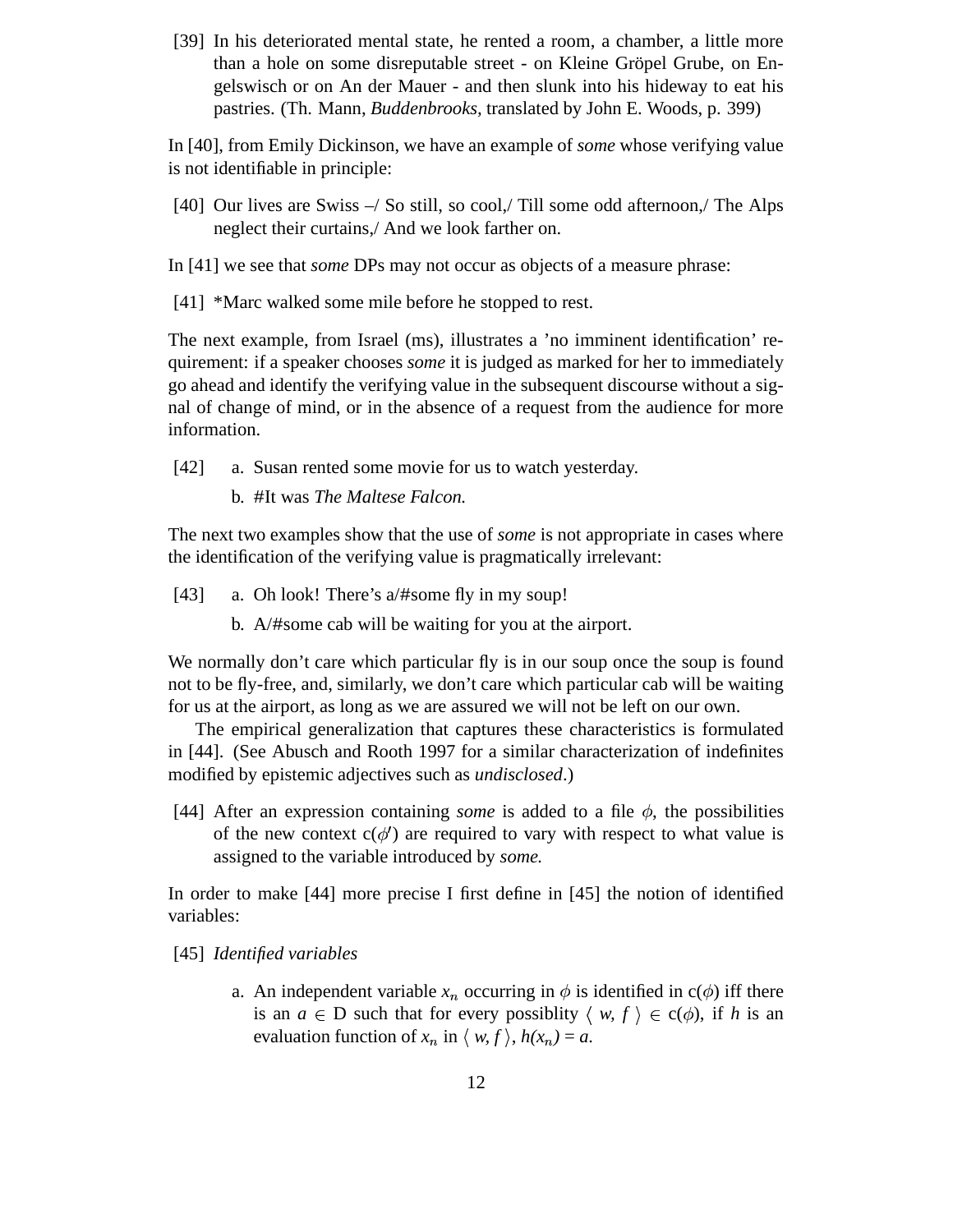b. A dependent variable  $x_n$  occurring in  $\phi$  is identified in  $c(\phi)$  iff for every parameter *v* of  $x_n$  there is an  $a \in D$  such that for every possibility  $\langle w, f \rangle \in c(\phi)$ , if  $h^v$  is an evaluation function of  $x_n$  in  $\langle w, f \rangle$ ,  $h^v(x_n) = a$ .

(The values of the subscript on an assignment function are the the values of the variable  $x_n$  depends on.) An independent variable is identified in a context iff it is assigned the same value in all the possibilities of the context. A dependent variable is identified in a context iff it is identified relative to each of its parameters.<sup>10</sup> I define now unidentified variables relative to a context in [46]:

- [46] *Unidentified variables*
	- a. An independent variable  $x_n$  occurring in  $\phi$  is unidentified in  $c(\phi)$  iff there are at least two elements  $a_1$  and  $a_2 \in D$  such that there are at least two possibilities,  $\langle w, f \rangle$ ,  $\langle w, f \rangle \in c(\phi)$ , and if *h* is an evaluation function of  $x_n$  in  $\langle w, f \rangle$ ,  $h(x_n) = a_1$ , and if *h* is an evaluation function of  $x_n$  in  $\langle w, f \rangle$ ,  $h(x_n) = a_2$ .
	- b. A dependent variable  $x_n$  occurring in  $\phi$  is unidentified in  $c(\phi)$  iff there are at least two elements  $a_1$  and  $a_2 \in D$  such that there are at least two possibilities,  $\langle w, f \rangle$ ,  $\langle w, f \rangle \in c(\phi)$ , and if  $h^v$  is an evaluation function of  $x_n$  in  $\langle w, f \rangle$ ,  $h^v(x_n) = a_1$ , and if  $h^v$  is an evaluation function of  $x_n$  in  $\langle wI, fI \rangle$ ,  $h^v(x_n) = a_2$ .

A variable is unidentified in a context iff the values it is assigned in various possibilities in that context are not necessarily the same. A variable may be unidentified either because there is not enough information in the current context to identify it or because it is unidentifiable in principle. The former situation obtains either because the speaker does not possess the required information to identify the variable or because she judges it irrelevant to the purposes of the conversation to provide it. A variable is unidentifiable in principle if it has narrow scope relative to dispositionals, certain modals or conditionals. We will come back to unidentifiable variables in Section 5.

Turning now back to *some*, a first attempt is to suggest that it is lexically specified to impose the condition in [47] on the variable it introduces because

[47] *Unidentified variable constraint*

If  $x_n$  is introduced by *some* in an expression that is added to a file  $\phi$  resulting in a file  $\phi'$ ,  $x_n$  must be unidentified in  $c(\phi')$ .

This is an output context constraint, since it constrains the status of the variable in the output context. Note that the existential constraint in [28] could be made to follow from [47] were we to rule out contexts were a variable has to cover a singleton set. If such cases are ruled out, variables evaluated by a set of co-indexed functions could never be unidentified: there will be no possibility in which the variable is assigned a single value.

If we want to capture the 'no imminent identification' restriction observed by Israel, [47] has to be strengthened so as to require the variable in question to stay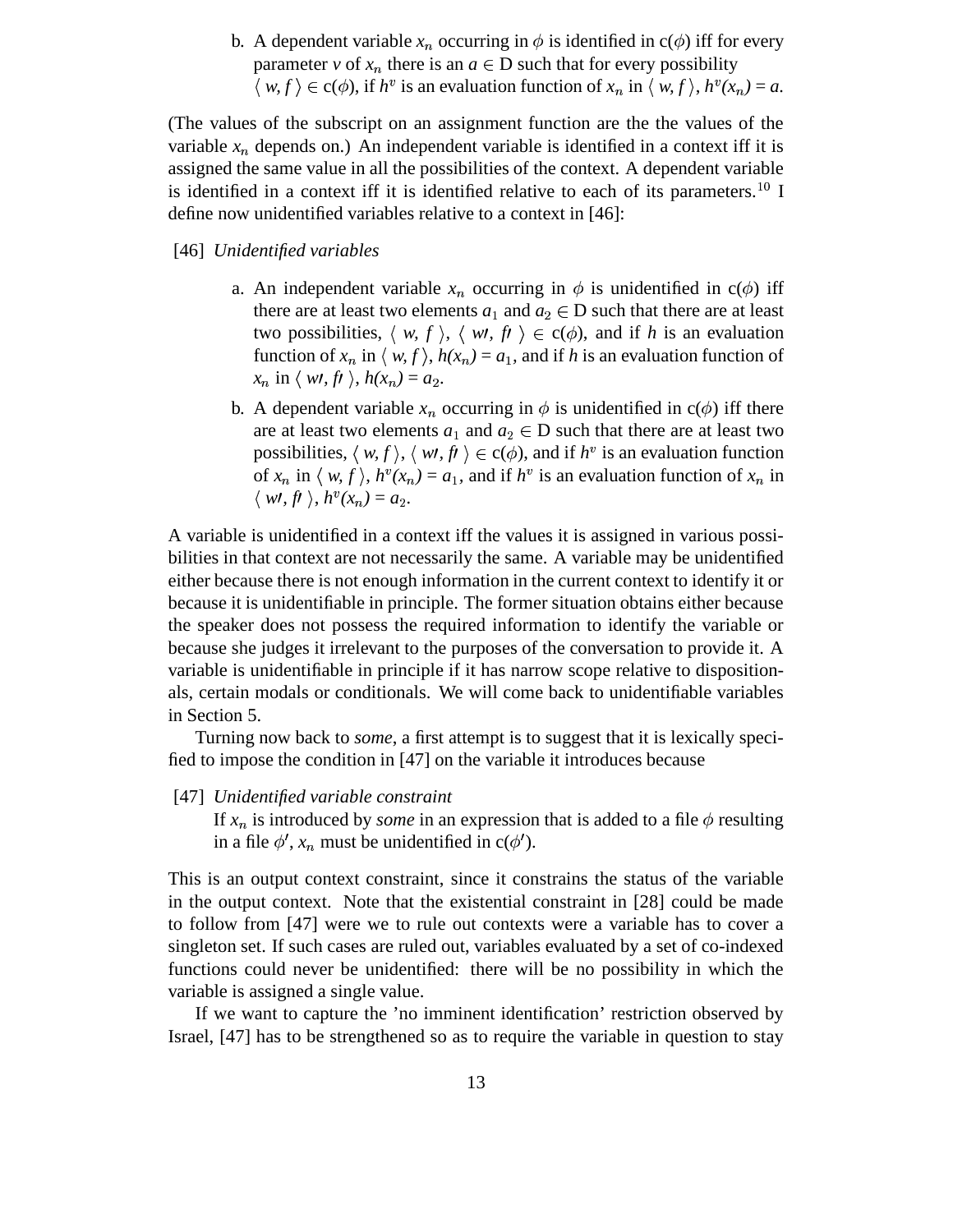unidentified in the contexts that the speaker projects as being the future contexts the conversation is to reach. In order to do this, I first take from Gunlogson 2001 the notion of *the reduction set* of a context  $c(\phi)$ ,  $\mathcal{R}(\phi)$ . (See also Dekker 1993) This is the set of contexts that can be reached from  $c(\phi)$  by increasing information. I define the reduction set here based on an accessibility relation R between contexts which is defined in [48]:

[48]  $c(\phi) \text{ R } c'(\phi)$  iff for every  $\langle w, f \rangle \in c'(\phi)$  there is a possibility  $\langle w, f \rangle \in c(\phi)$ such that  $f$  is a possibly trivial extension of  $f$ .

The reduction set  $\mathcal{R}(\phi)$  of a context  $c(\phi)$  is the set of contexts R-accessible from c( $\phi$ ). Note that if  $c\prime(\phi)$  is R-accessible to  $c(\phi)$  and the context set of  $c(\phi)$  is not empty,  $\text{Wc}t(\phi) \subseteq \text{Wc}(\phi)$  and  $\text{Wc}t(\phi) \neq \emptyset$ .

The notion that we need, that of the subset of accessible contexts that the speaker projects as future contexts, can be defined as a proper subset  $\mathcal{P}(\phi)$  of  $\mathcal{R}(\phi)$ . We can now talk of *stable lack of identification* in case a variable is unidentified in all the contexts in  $P(\phi)$ . I suggest then that *some* imposes on the variable it introduces the output context constraint in [49]:

[49] *Stable lack of identification*

A variable introduced by *some* must be unidentified in every  $c\prime(\phi') \in \mathcal{P}(\phi')$ .

Let us consider now the consequences [49] has concerning the distribution of *some* DPs. Note that the impossibility of these DPs to occur as measure phrases follows, since measure units are unique relative to a model. *Some* DPs are not good as existence assertions but are perfectly suited to indicate epistemic non-specificity. The contrast between [50a], which indicatesthat the speaker doesn't know (or won't tell) what the reason for Mary's depression is, and [50b], which indicates that Mary's depression is not without a reason, is not surprising.

- [50] a. Mary was depressed for some reason (and could not go to the party).
	- b. Mary was depressed for a reason.

*Some* DPs, just like their unmarked sisters, are compatible with both dependent and independent interpretations and therefore the ambiguity of the examples in [25] is predicted. They are, however, less precise because of the stable lack of identification condition. This, Isuggest, isresponsible for the use of*some* as *approximatively,* exemplified in [51].

[51] There were some three hundred people at the rally.

Plural *some* and mass *some* share the lack of identification property that singular *some* has. They require the existence of a number or quantity from the value set and what is unidentified is the exact quantity/number involved. We predict that Ds associated with lack of identification in other languages may also have such uses. Romanian *vreun* and French *quelque* appear to confirm this prediction. (cf. Farkas (to appear)).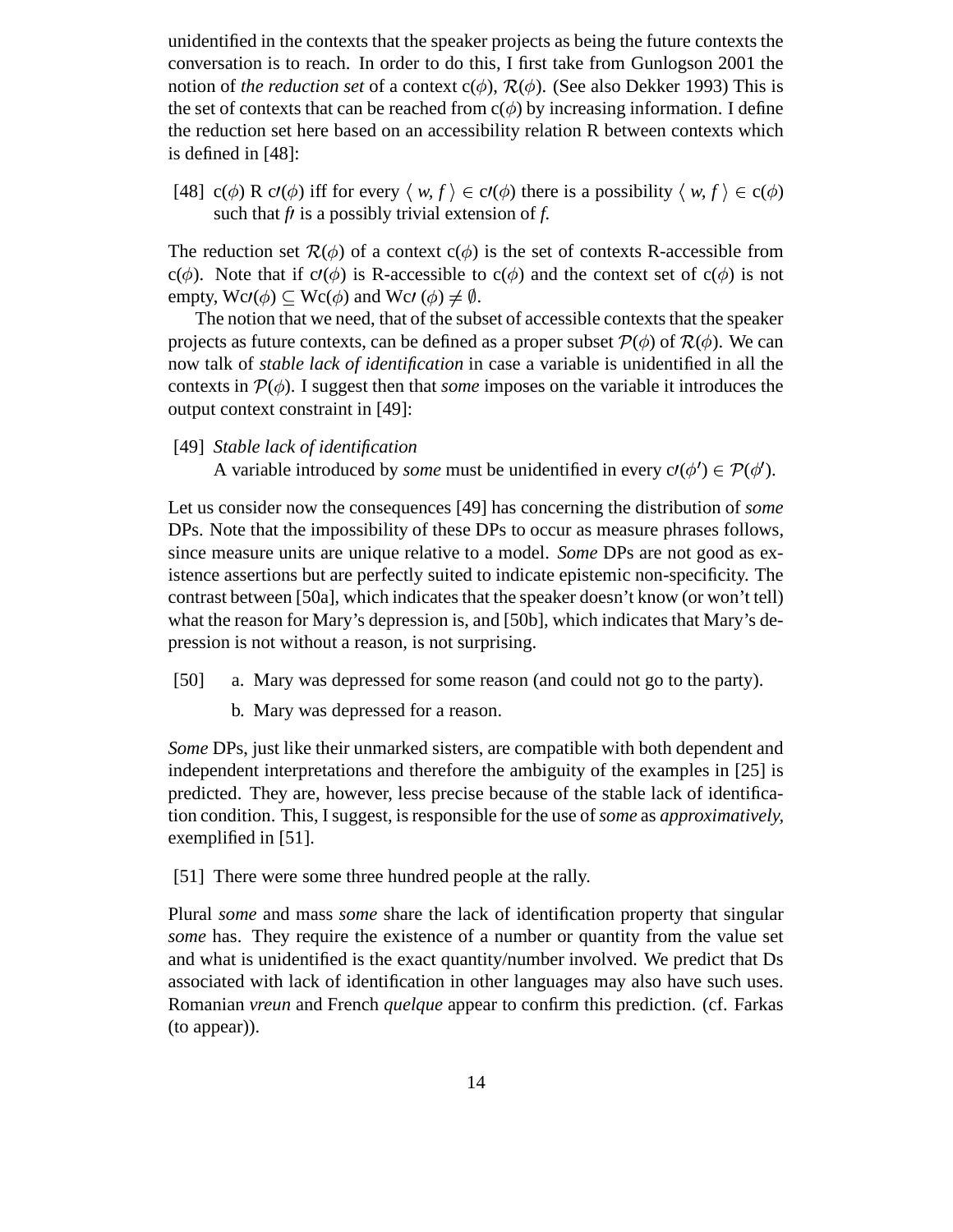The fact that *some* is not felicitous in cases where identification is pragmatically irrelevant (as in [43]) is also unsurprising: why use a marked form to indicate that a variable will stay unidentified when there is no reason to expect that it should be?

To sum up, it has been claimed here that *some* is marked relative to *a(n)* along two closely related dimensions: (i) quantificational force and (ii) marked lack of present and future identification. The fact that *some* DPs occur in a subset of the environments in which we find  $a(n)$  follows from these two properties. In the next section we see that an output context condition involving identification is crucial for accounting for the distribution and interpretation of *a certain* DPs.

### **5.** *A certain* **indefinites**

We first examine briefly the distribution of *a certain* indefinites, and then propose a constraint that accounts for it.

*A certain* DPs love to be scopally specific, as in [52],

[52] I spoke to a certain high official yesterday, who assured me that everything is all right.

but we have known at least since Hintikka's 1986 example, [53], that they may be dependent.

[53] Every man forgot a certain date: his wife's birthday.

In [54] we see that there is no need for a contextually salient function from the domain of the universal to that of the indefinite for a dependent reading of *a certain* to be possible.

[54] Every student chose a certain poem by Emily Dickinson and analyzed it.

It is the case, however, that dependent *a certain*, unlike dependent  $a(n)$  or *some*, requires there to be a non-random choice of value for the variable introduced by it relative to its evaluation parameter. This explains the strangeness of  $[55]$ :<sup>1</sup>

[55] #Everybody will choose a certain poem at random.

Just like *some*, *a certain* must be existential. As shown by the unambiguous [56], the variable introduced by *a certain* may not be interpreted generically and may not occur within the immediate scope of negation.

- [56] a. A certain seagull lays eggs in the sand.
	- b. Mary didn't buy a certain apartment in San Fancisco when she could afford it and now it is too late.

*A certain* DPs are special, however, in that they resist narrow scope interpretations relative to some (but not all) modal expressions. Thus, in [57], the indefinite is necessarily interpreted as having wide scope.

[57] a. I hate imagining you lying there alone in a certain hospital.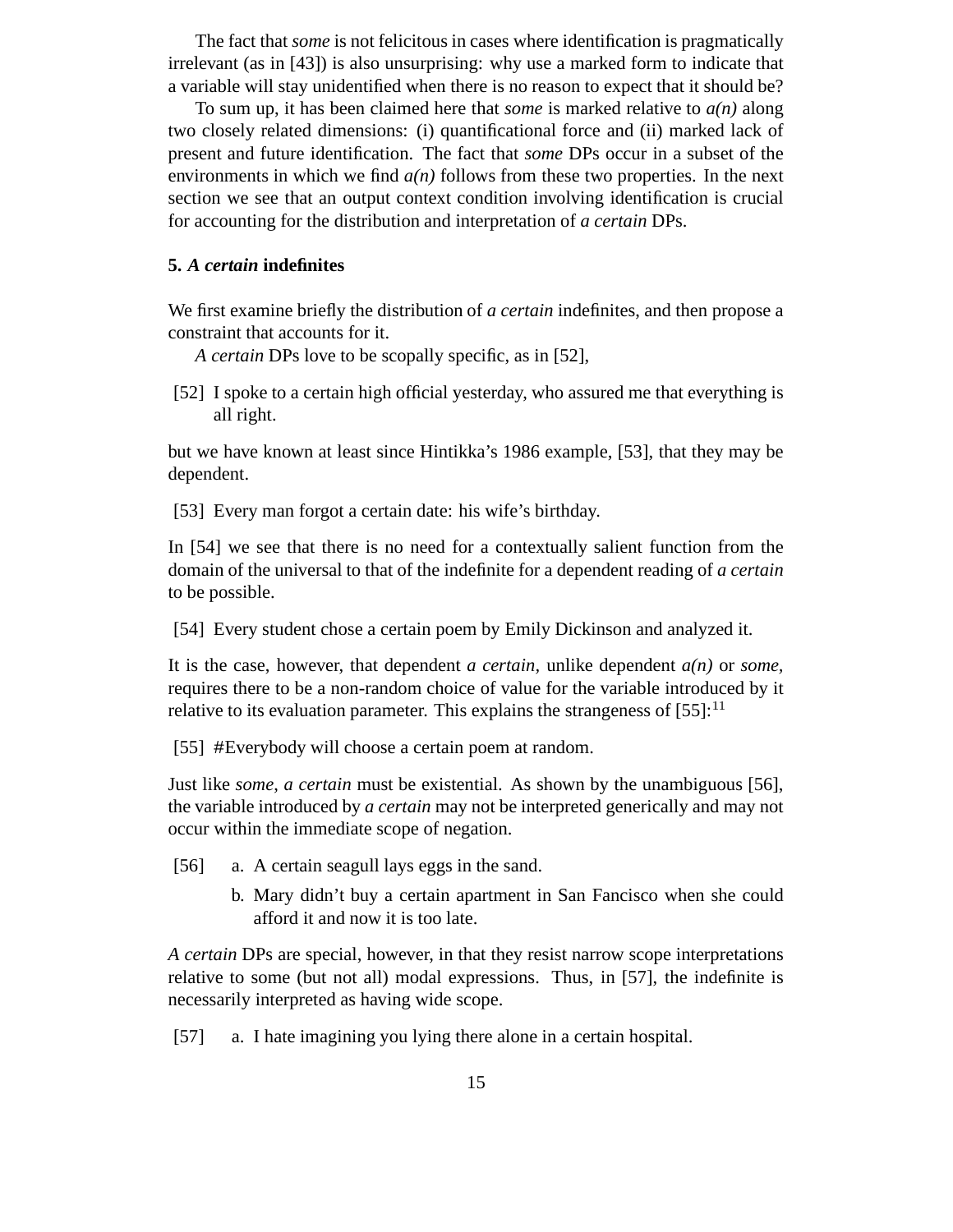b. If Ben solves a certain problem from this list Mr. Koens will praise him.

Concluding that *a certain* DPs must be interpreted relative to the world of evaluation *w* would be too hasty, however, given that the examples in [58] are scopally ambiguous:

[58] a. I dreamt that I had to catch a certain unicorn.

b. Mary believes that a certain unicorn is ravaging her garden.

We conclude that *a certain* DPs may occur within the scope of *weak intensional* predicates such as *dream, believe* and *think* but not within the scope of conditionals or dispositionals.

In [59] we see that an indefinite in the complement of *want* is in principle three way ambiguous:

[59] Poor delusional Mary! She wants to catch a/some/a certain unicorn (she thinks has been ravaging her garden).

(i) The indefinite may have widest scope, in which case unicorns are assumed to exist in the world of the discourse; (ii) the indefinite may have 'intermediary' scope (strengthened by the material in parentheses): unicorns exist only in Mary's epistemic alternatives, and she has a particular unicorn in mind that she wants to catch; (iii) the indefinite may have narrowest scope, in which case Mary's wish is satisfied no matter which (imaginary) unicorn she catches. Crucially for us, the variant with *a certain* is compatible with (i) and (ii) but not (iii).

The correct account of *a certain* has to capture these modal peculiarities, the non-randomness requirement on dependent *a certain,* as well as the differences and similarities between *a certain* and the other indefinitesin its paradigm. My proposal is that *a certain* involves a special output context constraint requiring the variable it introduces to be identifiable based on a non-trivial identifying property.<sup>12</sup> When using *a certain,* one signals that there is an entity that is the right choice of value for the variable *a certain* introduces. While neither the current nor future contexts necessarily provide the information that would render the variable identified, there must be accessible contexts where the variable *is* identified.

In order to be able to formulate this constraint I define first the notion of identifiable variable in [60]:

[60] *Identifiable variable*

A variable  $x_n$  occurring in  $c(\phi)$  is identifiable in  $c(\phi)$  iff there is a  $c'(\phi) \in$  $\mathcal{R}(\phi)$  such that  $x_n$  is identified in  $c \prime(\phi)$ .

A variable is identifiable in a context if the context can in principle be extended to one where the variable is identified. There is no requirement that anybody possess identifying knowledge or that the variable be identified in the immediate future of the conversation, but only that it be in principle identifiable. If a variable is not identifiable, it is unidentifiable. If a variable is unidentifiable, there is no accessible context in which it is identified, i.e, there is no accessible context in which the variable is given a single value in all possibilities in that context.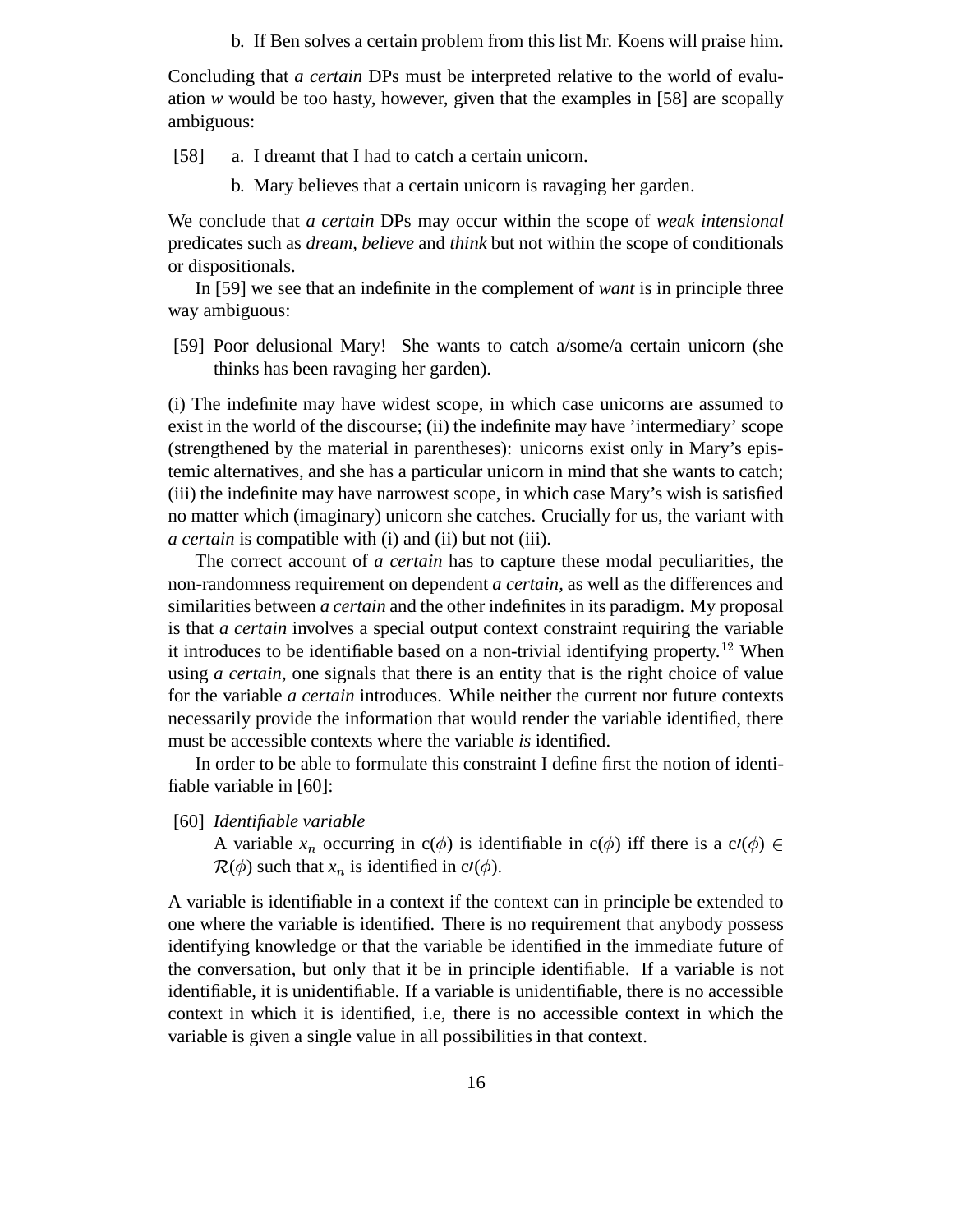The notion of a (non-trivial) identifying property for a variable relative to a context is defined in [61]:

[61] *Identifying property of*  $x_n$ 

P is an identifying property of  $x_n$  in  $c(\phi)$  iff  $x_n$  is identified in  $c(\phi)$  and for any  $h^{(v)}$  that assigns a value to  $x_n$  in  $c(\phi)$ ,  $h^{(v)}(x_n) = \iota x P(x)$ .

The constraint imposed by *a certain* on the variable it introduces is formulated in [62]:

[62] *Identifiable variable constraint*

If a variable  $x_n$  is introduced by *a certain* in  $\phi$  resulting in  $\phi$ , (i)  $x_n$  may not be identified in  $c(\phi')$  and (ii) there must be a non-trivial identifying property P relative to some  $c\ell(\phi t)$  accessible to  $c(\phi t)$ .

So far *a certain* was treated as a complex D. A compositional analysis could be attempted by taking the adjective *certain* to contribute the restrictive condition *certain(* $x_n$ *)* on the variable introduced by *a* and assume that the denotation of the adjective *certain* is the set of identifying properties. An immediate problem that arises is the explanation of why *certain* can only occur with *a,* and therefore why *\*some certain,* for instance, is ungrammatical. The task is not trivial, since we saw that *some* DPs are compatible with the variable being identifiable. In order to explain the incompatibility of *some* with *certain* one would have to require the former to impose a constraint against the existence of an identifying property for the variable it introduces relative to accessible contexts, a constraint that appears too strong. Thus, a compositional account of *a certain* is close, but still out of reach.

I turn now to examining some of the consequences of [62] relative to the distribution of *a certain* DPs. First, note that a variable  $x_n$  occurring in  $c(\phi)$  is unidentifiable in  $c(\phi)$  if it is required to be given several values in every possibility in  $c(\phi)$ . This happens in case the variable is interpreted by a set of functions coindexed with it, i.e., if it is made to cover its domain. This is so because in every context accessible to  $c(\phi)$  where the value set of  $x_n$  is not necessarily singleton,  $x_n$  is given multiple values. (Recall that we assume that if a variable is made to cover its value set, contexts in which all possibilities involve a singleton value set for the variable in question are ruled out.) It also happens in case a variable is given values by assignment functions across a set of worlds that are required to differ with respect to the value they assign to it. In this case, in every possibility in  $c(\phi)$  the variable is given multiple values.

There are three immediate consequences of [62]. (i) *A certain* indefinites are predicted to be existential in the sense of being incompatible with interpretations that make them cover their value sets. The fact that these indefinites have no generic readings, are not available for unselective binding and my not occur in the immediate scope of negation is accounted for. (ii) *A certain* indefinites are predicted not to occur within the scope of conditionals, dispositionals or under the narrowest interpretation in the complement of *want.* This is so because such variables must be assigned different values at different worlds and therefore their interpretation is not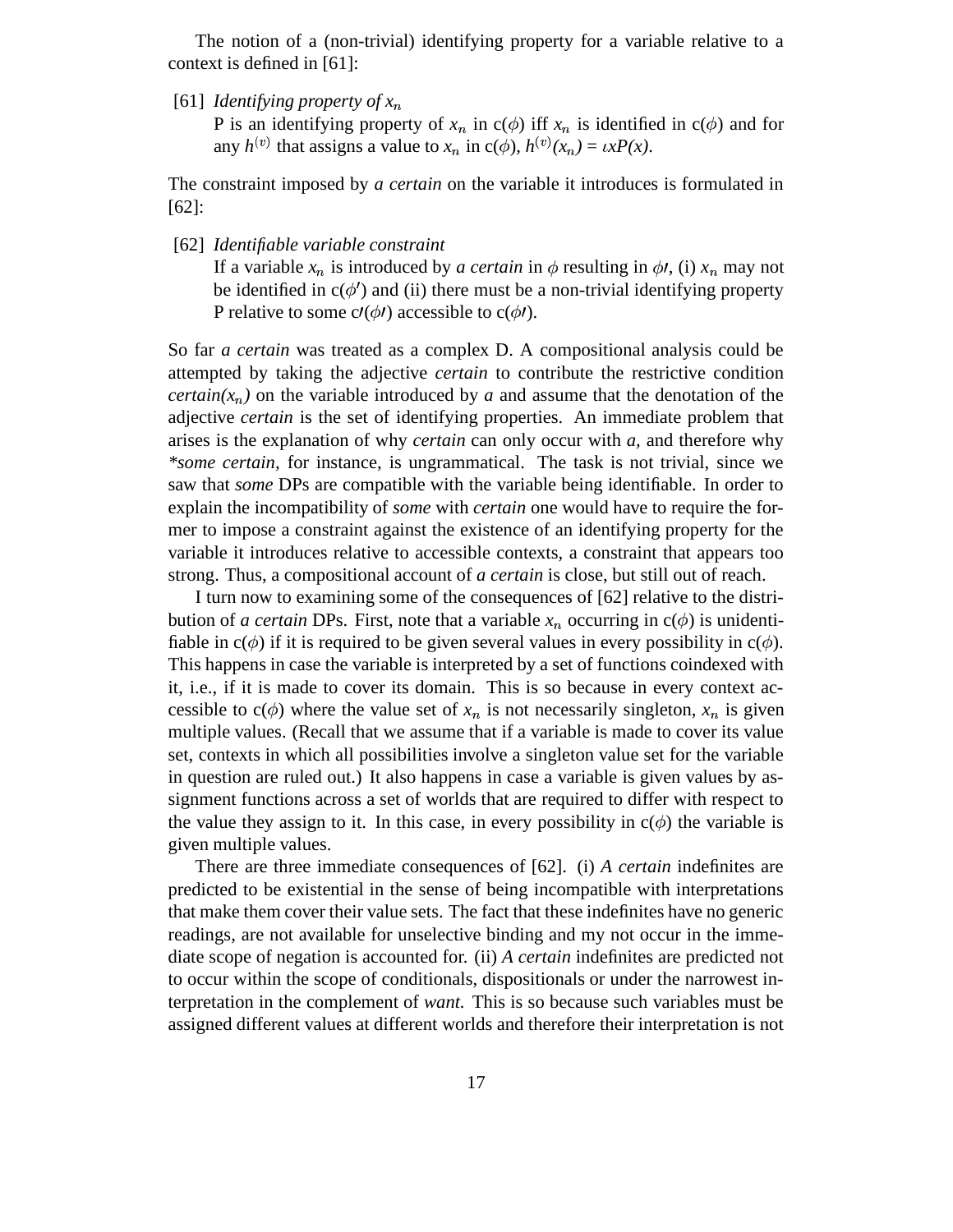compatible with [62]. (See subsection 5.2. for details.) (iii) The possibility of *a certain* DPs to be dependent is predicted, since dependency is not incompatible with identifiability. The non-random choice of value for dependent variables introduced by *a certain* is due to the requirement of the existence of the identifying property.

### **5.1.** *A certain* **and Weak Cross Over**

We now take a brief look at the proposal made in Kratzer 1998 to treat *a certain* as contributing a choice-functional variable, under the assumption that such variables can be bound only contextually (or, alternatively, by text-level existential closure). Dependent interpretations of *a certain* DPs are accounted for by assuming that choice functions may involve implicit arguments that are bound independently of the choice functional variable. The effect of dependency is created by having such an implicit argument be bound by the universal the indefinite appears to be dependent on. In defense of this analysis, Chierchia 2001 brings up the fact that in [63], *a certain engineer* cannot have narrow scope relative to *every building*.

[63] A certain/an engineer inspected every building

The lack of ambiguity here is attributable to  $W(eak)C(ross)O(ver)$  under the assumption that the dependent interpretation would involve *every buidling* crossing over the co-referential implicit argument of *a certain.* It turns out, however, that in less bland examples, *a certain* DPs may in fact have narrow scope relative to a universal they c-command:

- [64] a. A certain carefully selected location will serve as backdrop to every presidential speech.
	- b. A certain appropriately specialized lawyer will deal with every aspect of this complicated case.
	- c. A certain member of the faculty phoned every applicant in an attempt to increase our incoming class.

Next, note that having *a certain* analyzed as introducing a Kratzer-style choice functional variable would not explain the complexities of the interpretation of these DPs in modal environments without extra stipulations on the binding properties of such variables. The next subsection is devoted to working out some of the details involved in an account of the interpretation of *a certain* in such environments. Presenting a fuller picture would take us further into intensional semantics than we can go here.

### **5.2.** *A certain* **in intensional environments**

We first consider why [62] does not rule out *a certain* DPs from being interpreted within the scope of predicates like *think* and *dream* and then turn to scope effects in conditionals and in the complement of *want.*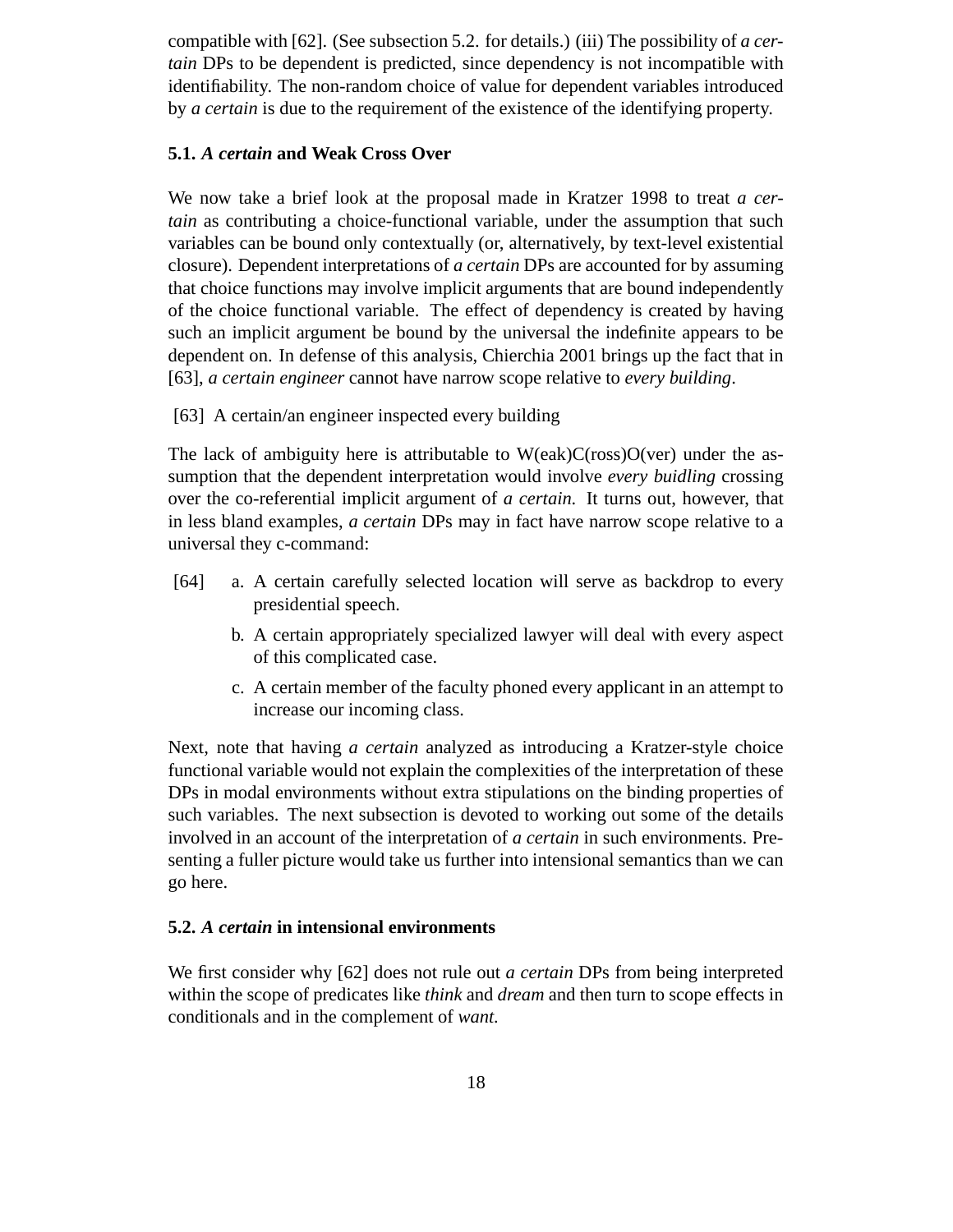Epistemic predicates (*think, believe, know*) require their complements to be interpreted relative to the epistemic base of the referent of their subject. An epistemic base  $E_{a,w}$  is the set of worlds associated by an accessibility relation E in A to an individual *a* and a world *w.* Epistemic bases are like context sets in that they contain worlds consistent with what *w* is taken to be (as far as the conversation is concerned, in the case of the latter, and as far as *a* is concerned in the case of the former). Sets of worlds having this property will be called centered. I assume that every centered set of worlds  $W_c$  has two properties: (i) consistency, defined in [65] and (ii) non-empty domain intersection, defined in [66].

[65] *Consistency*  $W_c \neq \emptyset$ 

[66] *Non-empty domain intersection* For every  $W_c$ ,  $\bigcap_{w \in W_c} D_w \neq \emptyset$ .

Turning now to [67], it is generally assumed that in order for it to be true in *w,*

[67] John thinks that [a unicorn is ravaging his garden]  $S$ .

S' must be true in all the worlds  $w \in E_{j,w}$ , where *j* is the individual named by *John.* The complement of epistemic verbs then has to be true in the worlds of the epistemic base associated to its subject, which is a centered set. I assume that the complements of fictional verbs such as *dream* or those of verbs of saying such as *say, claim, declare* share with epistemic verbs the property of having to be true in a set of centered worlds. The non-empty intersection of the domains of the worlds in a centered set will be called the domain of the set in question.

The effect of adding [67] to a context  $c(\phi)$  resulting in an output context  $c(\phi)$  is to rule out from the possibilities in the input context all those in which the complement is not true in John's epistemic base relative to the relevant world. The output context is characterized as in [68], where  $\psi$  is the semantic representation of S<sup>*i*</sup> and  $c(\psi)$  is the set of world-function pairs that satisfy it in M.

[68]  $c(\phi) = \{ \langle w, f \rangle \in c(\phi) \colon \text{for every } w \in E_{j,w}, \text{ there is an extension } f \text{ of } f \text{ such } \}$ that  $\langle w, f \rangle \in c(\psi)$ 

Common to epistemic and fictional predicates, as well as to verbs of saying, is that their complement is added to a centered set of worlds in the same way in which declarative sentences are added to a context. In both cases the effect is to shrink a centered set by removing from it worlds in which the sentence is not true.

If a variable  $x_n$  has wide scope relative to *think* it is given values by *f* from  $D_w$ . If it has narrow scope, it is given values by  $f$  from the domains of the worlds in  $E_{j,w}$ . Crucially, however, in neither case is the variable required to be assigned multiple values in all contexts that are accessible to  $c(\phi t)$ . If the variable has wide scope, contexts where the variable is identified are not ruled out: there are contexts in the reduction set of  $c(\phi)$  where  $x_n$  is identified, and therefore  $x_n$  is identifiable. Recall that the contexts in the reduction set of  $c(\phi)$  are more informative and therefore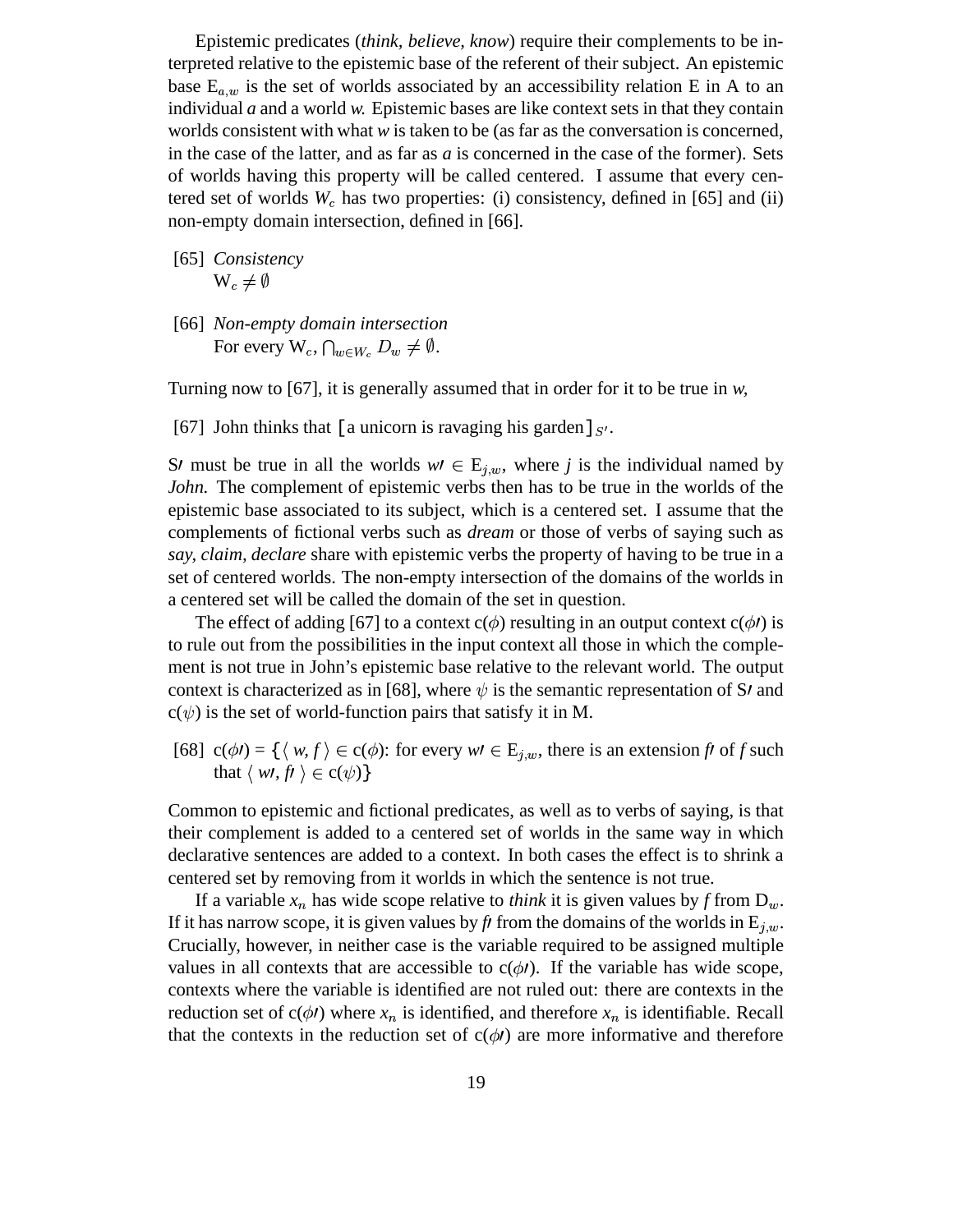they involve contexts whose context sets are subsets of  $\text{We}(\phi)$ . One such context is the omniscient one, where the only element of the context set is *w.*

If the variable has narrow scope, it remains identifiable. More informative contexts may contain more information concerning what John thinks and in such contexts  $x_n$  may be identified. This is so because more informative contexts may involve adding information concerning John's epistemic base and therefore shrinking the worlds compatible with what John knows in every world of the context in question. Complete epistemic bases, where the set of worlds compatible with what John knows is a singleton are not ruled out. Since nothing rules out more informative contexts in which  $x_n$  is identified,  $x_n$  is identifiable. The same is true of the complements of fictional verbs and verbs of saying. In their cases too, there are accessible contexts where the bases they introduce shrink enough to have the variable in their scope identified. We thus predict that [69] does not necessarily commit its speaker to a belief in unicorns:

[69] John thought/dreamt/said/ that a certain unicorn was ravaging his garden.

Let us now consider indefinites occurring in the antecedent of a conditional, as in [70].

[70] If Ben solves a/some/a certain problem from this list Mr. Koens will praise him.

This sentence is true in a world *w* iff for every *w* that is close to *w* and in which the antecedent is true, the consequent is true in *w .* Assuming that [70] is added to a context  $c(\phi)$ , the resulting context  $c(\phi)$  is defined as in [71], where  $\psi$  and  $\psi$  are the semantic representations of the antecedent and the consequent respectively.

[71]  $c(\phi) = \{ \langle w, f \rangle \in c(\phi) \text{: for every } w \text{: close to } w \text{ such that there is an extension } \mathcal{L}$ *ft* of *f* and  $\langle wI, f \rangle \in c(\psi)$ , there is an extension *f*" of *ft* such that  $\langle wI, f \rangle \in$  $c(\psi I)$ 

I assume that conditionals carry the presupposition that the set of worlds established on the basis of the antecedent is non-empty and non-singleton, i.e., they are felicitous only in contexts that meet this condition.

When a variable introduced in the antecedent has wide scope relative to the conditional, it is evaluated by  $f$  relative to  $D_w$  and is identifiable like all scopally specific variables. We correctly predict therefore that the indefinite in [70] may have wide scope relative to the conditional, describing a situation in which Mr. Koens's praise is not easy to earn. In more informative accessible contexts we find out which problem is the one that would elicit it. When, on the other hand, such a variable has narrow scope relative to the conditional, values for  $x_n$  are given by  $f$  from  $D_{w}$ . The set of worlds established by the antecedent will contain a world for every problem on the list. No further information can narrow down the choice of value for  $x_n$  since solving any of the problems on the list elicits Mr. Koens's praise. The problems must co-vary with the worlds, and since the worlds cannot be a singleton set in all possibilities in a context, the variable will not be identified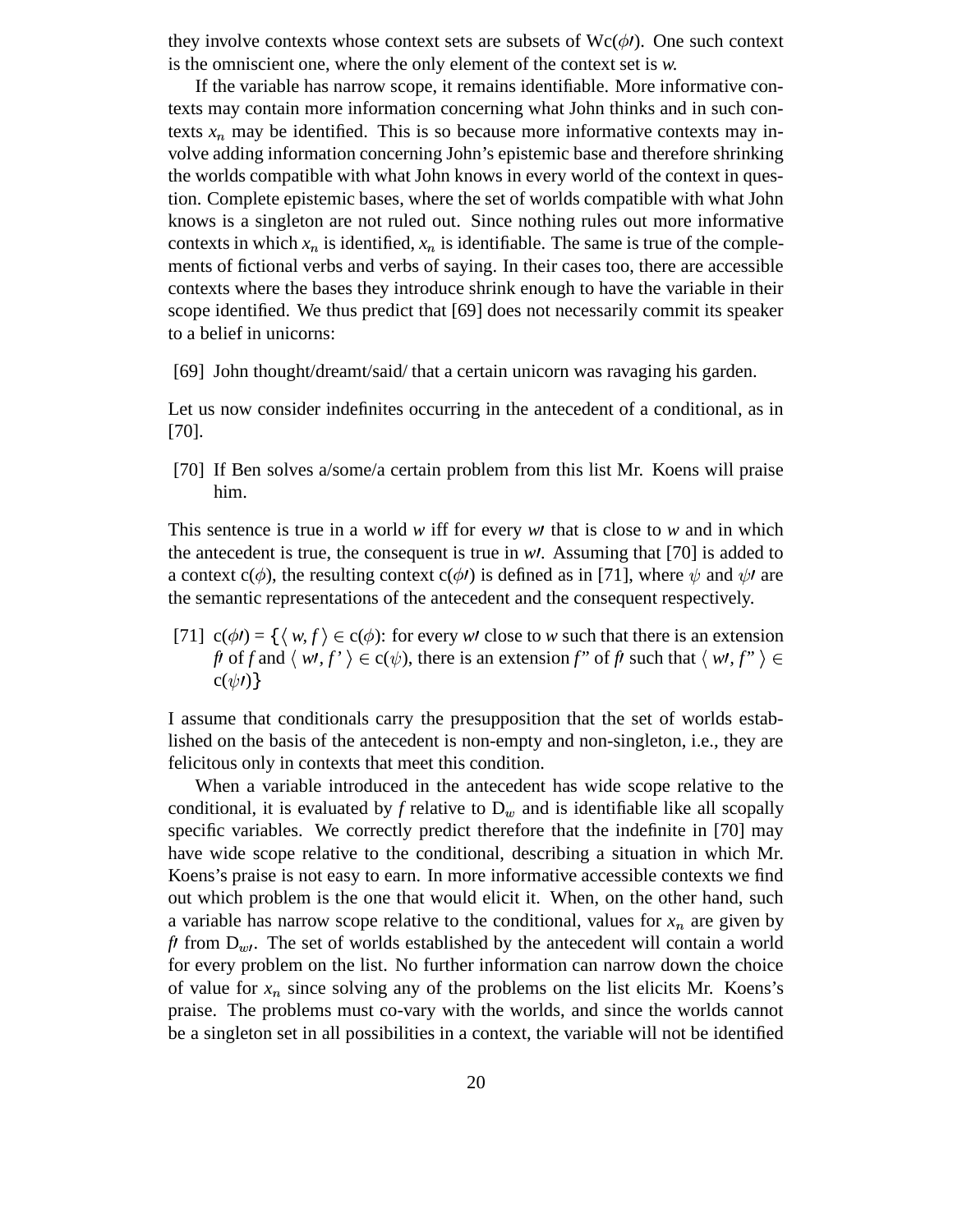in any. Our analysis correctly predicts that *a(n)* and *some* may have narrow scope relative to the conditional but *a certain* may not.

Let us consider now indefinites in the complement of *want,* exemplified in [72]:

[72] John wants to catch a/some/a certain unicorn.

I follow Heim 1992 in assuming that *want* requires a particular ordering relation on the worlds in the epistemic base of its subject. The sentence in [72] is true in a world *w* iff there is a partial ordering (or preference) relation on the worlds in  $E_{i,w}$ such that every  $w \in E_{i,w}$  in which the complement of *want* is true is ordered higher than closest worlds in which the complement is not true. The output context  $c(\phi t)$ that results from adding [72] to an input context  $c(\phi)$  is defined in [73], where  $\psi$  is the semantic representation of the complement of *want*:

[73]  $c(\phi) = \{ \langle w, f \rangle \in c(\phi) \text{: for every } w \in E_{j,w} \text{ such that there is an extension } f \in E_j$ of f and  $\langle w, f \rangle \in c(\psi)$ ,  $w \rangle w$ , where w" is maximally similar to w' and  $w'' \in E_{j,w}$  - Wc( $\psi$ ).

The verb *want* shares with epistemic predicates the fact that the epistemic base of its subject is relevant to establishing the truth conditions of sentences whose main verb it is. Unlike those predicates, however, the effect of the complement on the epistemic base is different. The role of the complement of *want* is similar to that of the antecedent of a conditional because it is used to define a set of worlds: all the worlds (within a given set) in which the complement is true must be ordered higher than those in which it is not.

The evaluation possibilities of a variable introduced by an indefinite occurring in the complement of *want* are the following: (i) The variable may be given values by *f* relative to  $D_w$  (widest scope). (ii) The variable may be given values by  $f$  relative to  $D_{j,w}$ , the domain of John's epistemic base in *w* (intermediary scope). (iii) The variable may be given values by  $f$  relative to  $D_{w'}$  (narrowest scope). In the first case the variable is identifiable, as all scopally specific variables are. In the second case the variable is identifiable too because its value is constant across the worlds  $w$ . Under this interpretation, within every possibility in  $c(\phi)$  (and within every possibility in the contexts R-accessible from it), worlds that are required to be preferred relative to that possibility involve John catching the same unicorn. The only difference between (i) and (ii) is that in this case the unicorn is chosen among the entities John believes exist. (iii) Finally, the variable may be given values by f relative to *w*. In this case, *all* the worlds in  $E_{j,w}$  in which John catches some unicorn or other are preferred to those in which he does not. The preference relation now is insensitive to which unicorn John catches and the values assigned to the variable introduced by the indefinite co-vary with *w .* More informative contexts cannot single out a unique unicorn that John has to catch in order to be in a preferred world. There is no accessible context in which the variable introduced by the indefinite is given the same value across all possibilities in the context, and therefore under this interpretation the variable is not identifiable. The constraint in [62] is compatible with the first two evaluations but not the third and therefore *a certain* cannot be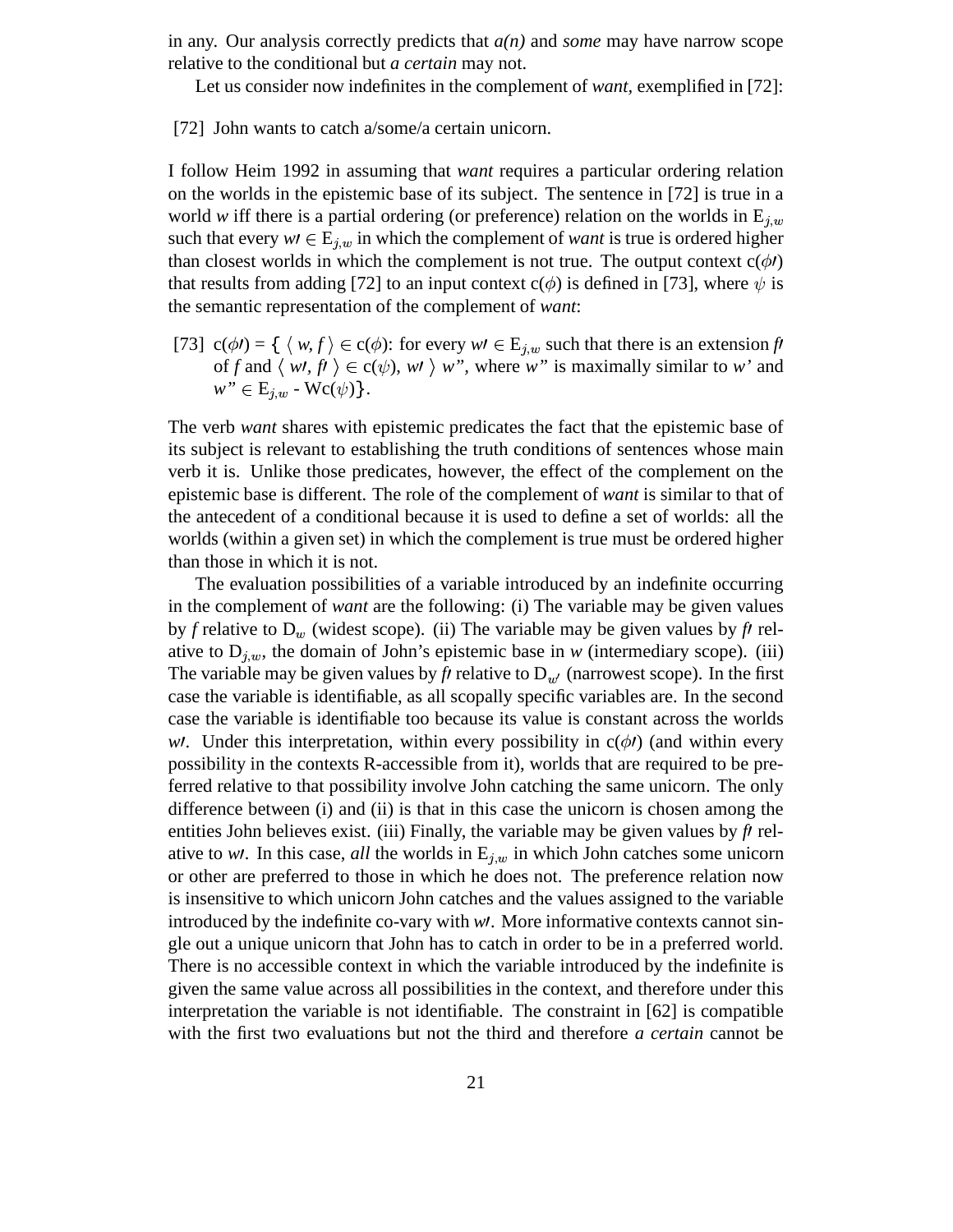given a narrowest scope interpretation.<sup>13</sup> The difference between *want* and conditionals is that the former makes possible the interpretation of an indefinite within its complement relative to the epistemic domain of the subject, while conditionals do not involve this extra layer.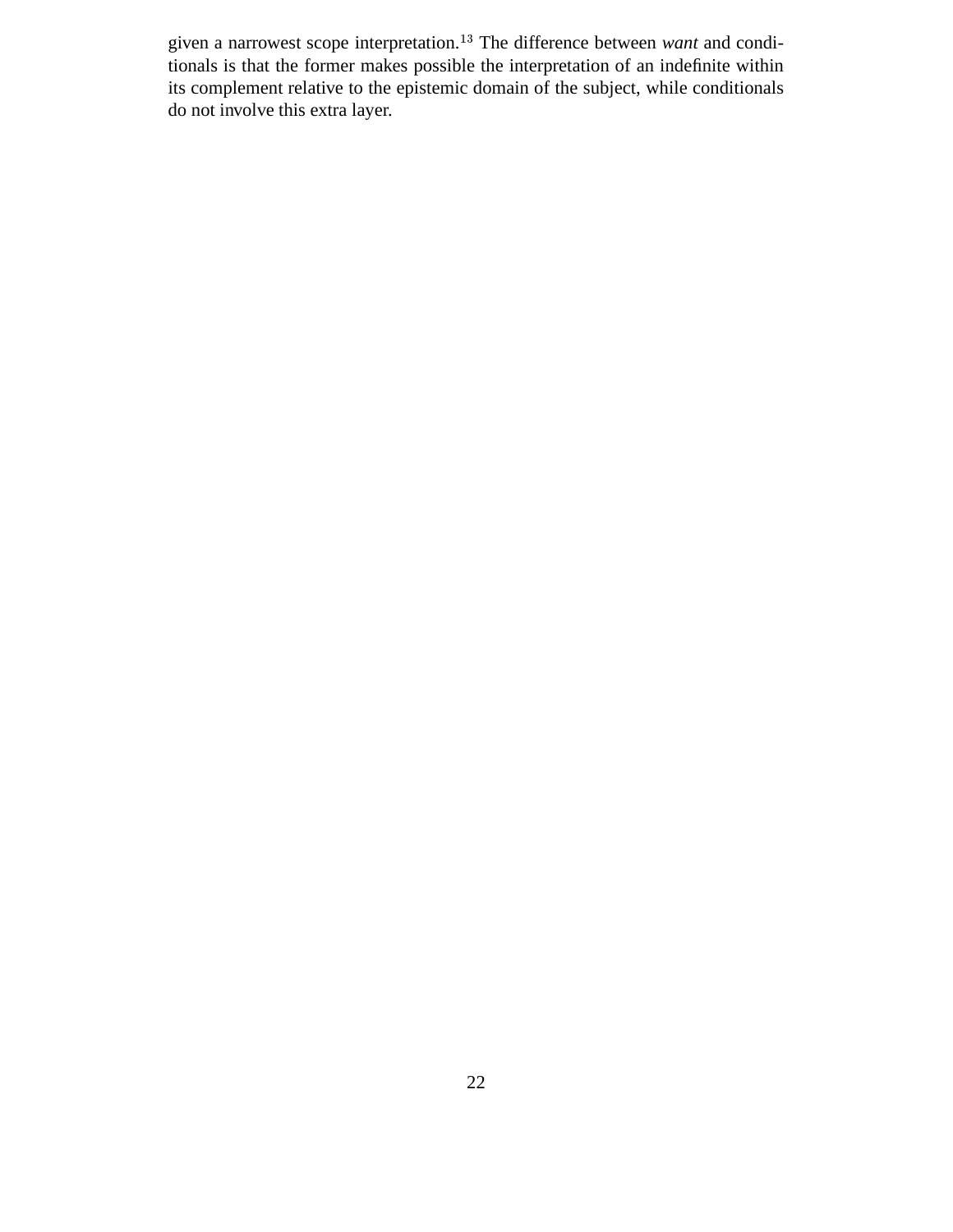### **6. Conclusion**

We have suggested here that the three Ds examined differ with respect to constraints they impose on the variable they introduce. The D  $a(n)$  is unmarked, in that it imposes no constraints whatsoever. *Some* is marked in that it imposes a functional constraint and an output context constraint requiring the variable to be unidentified in projected contexts. *A certain* is marked in that it imposes an output constraint requiring the variable it introduces to be identifiable on the basis of a property. This latter constraint turns out to be more restrictive than the two constraints imposed by *some* and therefore the concentric distribution of the three Ds is accounted for.

Treating *a(n)* as the unmarked singular D may help explain why it and none of the others is used in situations where a DP does not introduce a variable, as in the case of predicative DPs, exemplified in [74], or in cases where the DP is propertydenoting, as in existence statements, or as objects of *prevent*.<sup>14</sup>

- [74] Mary is  $a$ <sup>\*</sup>some<sup>\*</sup>a certain doctor.
- [75] a. There is  $a$ <sup>\*</sup>some<sup>\*</sup>a certain God afterall!
	- b. Mary has a/\*some/\*a certain brother.
- [76] Negotiations prevented a/\*some/\*a certain war.

I assume that in these cases the presence of the D is syntactically motivated and that these DPs do not involve the introduction of a variable. Choosing the least marked D as the default D is explicable in optimality-theoretic flavored terms: the only property of *a(n)* one has to disregard here is that of introducing a variable. In the case of the other Ds we would have to disregard their extra constraints as well.

If the approach suggested here is on the right track it would allow us to capture the details of the distribution and interpretation of other Ds in English and elsewhere. Further work would, hopefully, lead to a better understanding of the type of constraints Ds encode and eventually, to a better understanding of their cross-linguistic typology. Particularly easy to characterize in present terms is the constraint imposed by *another,* brought to my attention by Bill Ladusaw. The constraint is that the variable it introduces must be given a value different from that given to a previously introduced variable. This is an input context constraint in the sense that it requires the prior existence of a variable. Accounting for indefinite *this* requires a different type of constraint, one involving topicality or saliency. An interesting open question is what other constraints are needed. In particular, with respect to identifiability, the discussion above suggests that a possible constraint would be one requiring the variable introduced to be unidentifiable. Whether such determiners actually exist remains to be seen.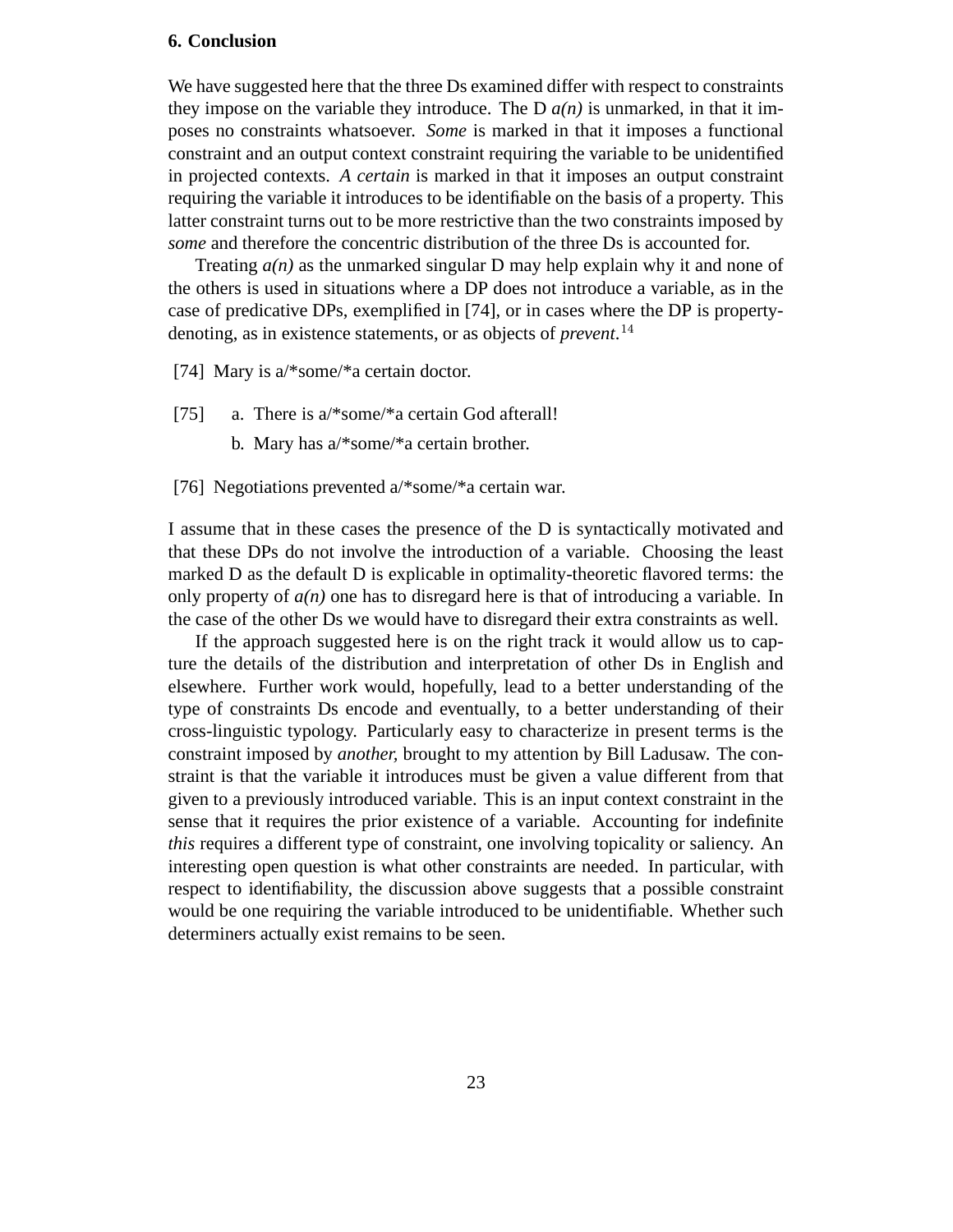### **Notes**

\*Various parts of this work were presented during a seminar in Winter 2001, at Santa Cruz, at a workshop on choice functions, August 2001, in Helsinki, at the Paris Colloquium on Syntax and Semantics (CSSP), October 2001, at a DiP Colloqium, April 2002, in Amsterdam, and at Chicago, in May 2002. I wish to thank audiences at these events, as well as at SALT 12, in San Diego, for helpful questions and comments. I am grateful to Christine Gunlogson for discussions on matters relevant to this paper, and to Jaye Padgett and Benjamin Farkas for being patient native consultants. An earlier version of the section on *some* will appear in the proceedings of the CSSP conference, and an earlier incarnation of this paper appeared as *On some Indefinites in English* in K. von Heusinger, R. Kempson and W. Meyer-Viol (eds.), *Proceedings of the Workshop "Choice Functions and Natural Language Semantics",* Arbeitsbapier 110.FB Sprachwissenschaft, U. Konstanz, pp. 35-62.

1. Issues of topicality and saliency would become crucial were we to extend our attention to indefinite *this*, first discussed in Prince 1981.

2. One important advantage is that assignments outside the value set are irrelevant for satisfaction and truth conditions. A related advantage is that material implication can be dispensed with when giving the semantics of universally quantified expressions. Under the assumption that natural language conditionals are not to be treated as material implication either, one circumvents the problem discussed by Heim 1982 and Reinhart 1997 concerning the 'in situ' interpretation of wide scope indefinites occurring in the antecedents of conditionals.

3. In Heim 1982 auxiliary files exist only as part of the process of interpretation, as substeps in complex satisfaction conditions.

4. I assume that semantically relevant number features are responsible for semantic singularlity/plurality effects. Since we are looking only at singular Ds, details concerning the interpretation of number features can and will be ignored here.

5. I will not be concerned here with the question of what determines the choice between the two possible interpretations for the indefinite.

6. The fact that dependent indefinites may not co-vary with a generic indefinite either, shown by the ungrammaticality of *\*Egy sirálynak van egy-egy csőre* 'A seagull has a-a beak', is due to an additional constraint on reduplicated indefinites requiring the value set of the variable they depend on to be well-delimited in some sense. While reduplicated indefinites are licensed by distributive readings on definite plural DPs, for instance, they are not licensed by distributive readings of indefinite bare plurals: *A gyerekek hoztak egyegy könyvet* 'The children brought a book each' vs. \*Gyerekek játszottak egy-egy labdával 'Children were playing with a-a ball'.

7. We consider here only the version of *some* that occurs with count nouns and thus ignore 'mass' *some* exemplified in *Martin drank some wine.* The modifier use of *some* exemplified in E.B. White's *Some pig!* will also be ignored.

8. The intermediate reading of this sentence is problematic for the claim in Schwartzchild 2002, according to which indefinites scoping out of an island are to be analyzed as singleton indefinites.

9. The derogatory flavor and the possibility of being modified by *or other* are properties that differentiate *some* from all the other indefinite Ds in English.

10. A variable bound by a quantifier or in the immediate scope of negation cannot be iden-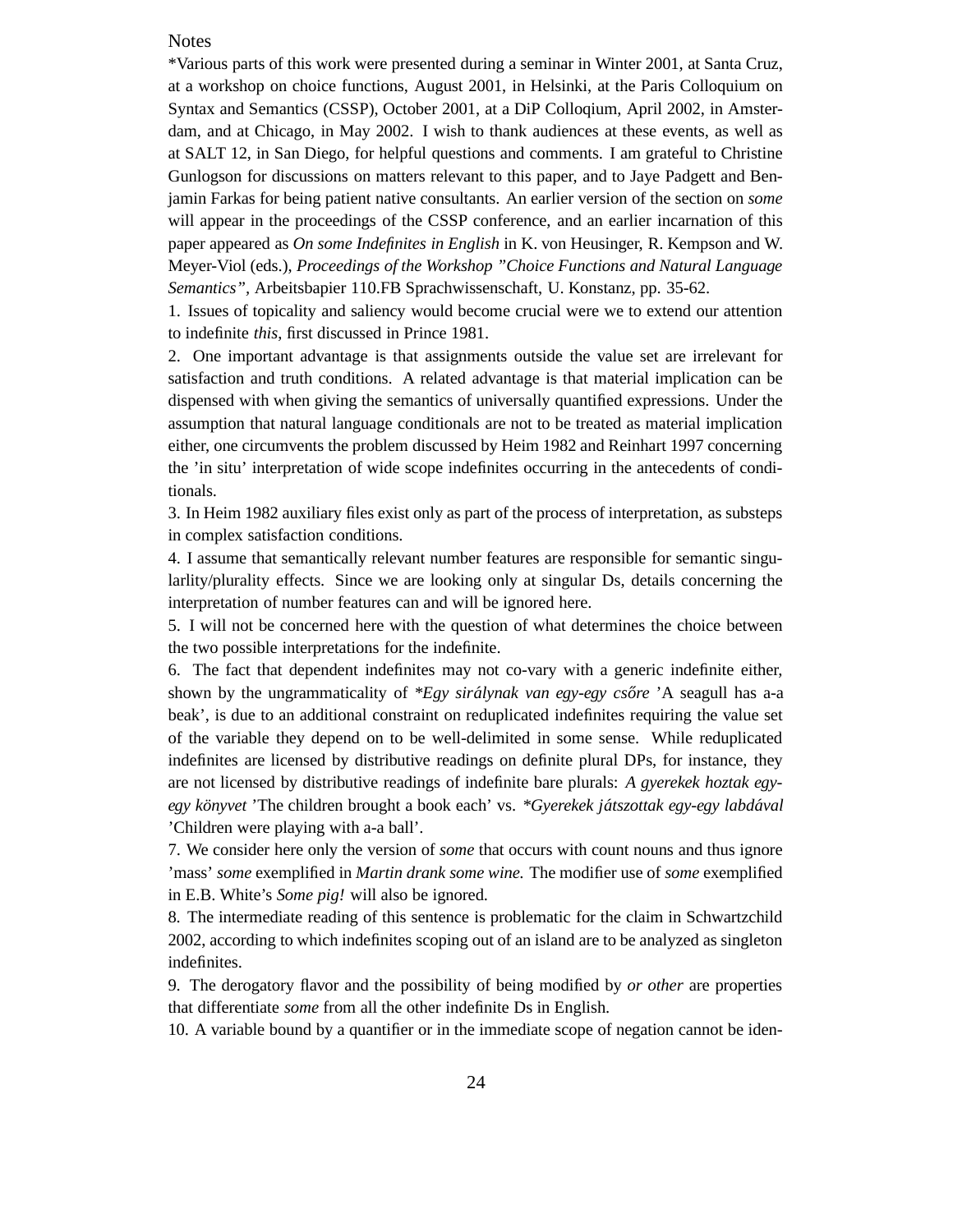tified because in order for it to be identified, all the possibilities in the context should have the same singleton value set for the variable in question. This situation is incompatible with the a variable having to cover its value set.

11. I owe this observation to Polly Jacobson.

12. The notion of 'non-trivial property', taken from de Hoop's 1995 insightful discussion of *enkele* and *sommige* in Dutch is meant to rule out the trivial property of being identical with oneself and any other properties that all entities have in all worlds.

13. Taking  $E_{j,w}$  as the domain over which the implicit universal involved in *want* quantifies is an oversimplification. Just like in the case of counterfactual conditionals, the domain has to go beyond this set in certain cases. Thus, even if it is known by both you and me that I will buy a particular house, 130 on Sherman St. in Santa Cruz and no other, if I say *I want to buy a house in Santa Cruz because I like to live there* we may interpret the variable introduced by *a house* as having narrowest scope and therefore given multiple values. What is involved is a limited expanding of the epistemic base of the subject by disregarding certain facts.

14. 'Strong' existential assertions such as [75a] differ from 'weak' ones such as those mentioned in the outset in [1] in that the former but not the latter are incompatible with marked indefinites. Thus, [75b] contrasts with *Mary has some cousin who is Harrison Ford's sisterin-law.* (For reasons that are unclear to me, using *brother* or *sister* instead of *cousin* here is much less appropriate.) Strong existential assertions, I assume, affirm existence and involve a property-denoting pivot. Weak existentials introduce a discourse referent contributed by their pivot DP. Note also that the use of  $a(n)$  in these examples is different from the use of the definite determiner with proper names in languages that permit or require it. Proper names introduce a variable. The question in their case is whether they may do it on their own or need a D to do so.

### **References**

- Abusch, D. and M. Rooth, 1997, Epistemic NP modifiers, in SALT 7, 1997, pp. 1 - 27.
- Dekker, P., 1993, *Transsentential Meditations,* University of Amsterdam dissertation.
- Farkas, D., 1997, Dependent indefinites, in F. Corblin, D. Godard, and J.M. Marandin (eds.), *Empirical Issues in Formal Syntax and Semantics*, Peter Lang Publishers, pp. 243-268.
- Farkas, D., (to appear), Extreme non-specificity in Romanian, to appear in Drijkoningen, F. (ed.), Proceedings from Going Romance, Utrecht, December 2001.
- Geurts, B., 2000, Indefinites and Choice Functions, in *Linguistic Inquiry 4,* pp. 731-739. Giannakidou, A., 1998, *Polarity Sensitivity as (Non)Veridical Dependency,* John Benjamins Publishing.
- Giannakidou, A., 2001, The meaning of free choice, in *Linguistics and Philosophy 24,* pp. 659-735.
- Hawkins, J., 1991, On (in)definite articles: implicatures and (un)grammaticality prediction, in *Journal of Linguistics 27,* pp. 405 - 442.
- Groenendijk, J., M. Stokhof, and F. Veltman, 1996, Coreference and Modality, in S.